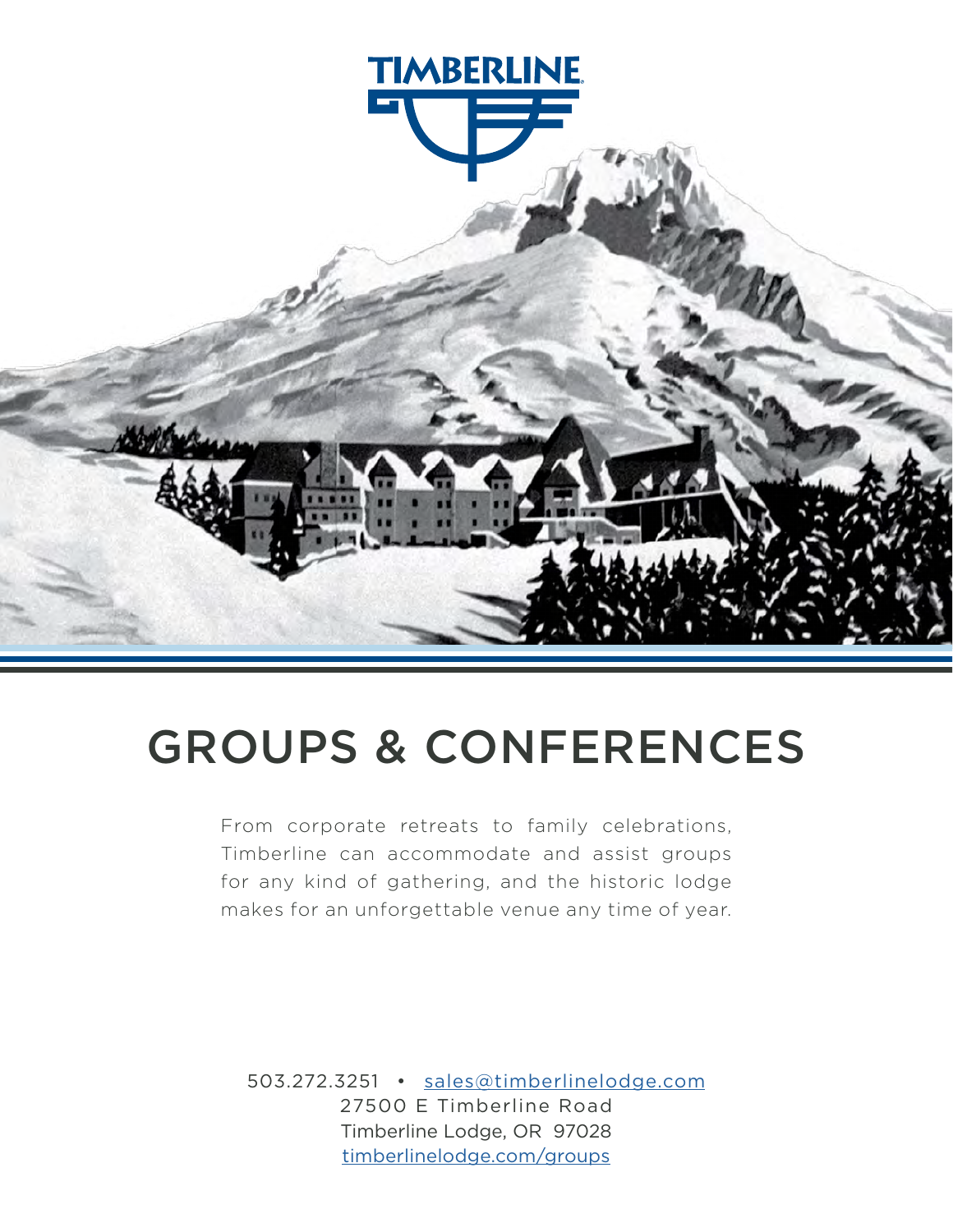# TABLE OF CONTENTS

| ABOUT TIMBERLINE LODGE         | $3 - 4$   |
|--------------------------------|-----------|
| ACTIVITIES & TEAMBUILDING      | $5 - 7$   |
| <b>BREAKFAST MENUS</b>         | $8 - 11$  |
| BREAKS & SNACKS                | $12 - 13$ |
| LUNCH MENUS                    | $14 - 16$ |
| BAR SERVICES                   | $17 - 18$ |
| HORS D'OEUVRES MENUS           | $19 - 21$ |
| DINNER MENUS                   | $22 - 27$ |
| <b>WELCOME GIFTS</b>           | 28        |
| AUDIO VISUAL EQUIPMENT RENTALS | 29        |
| <b>BUSINESS SERVICES</b>       | 30        |

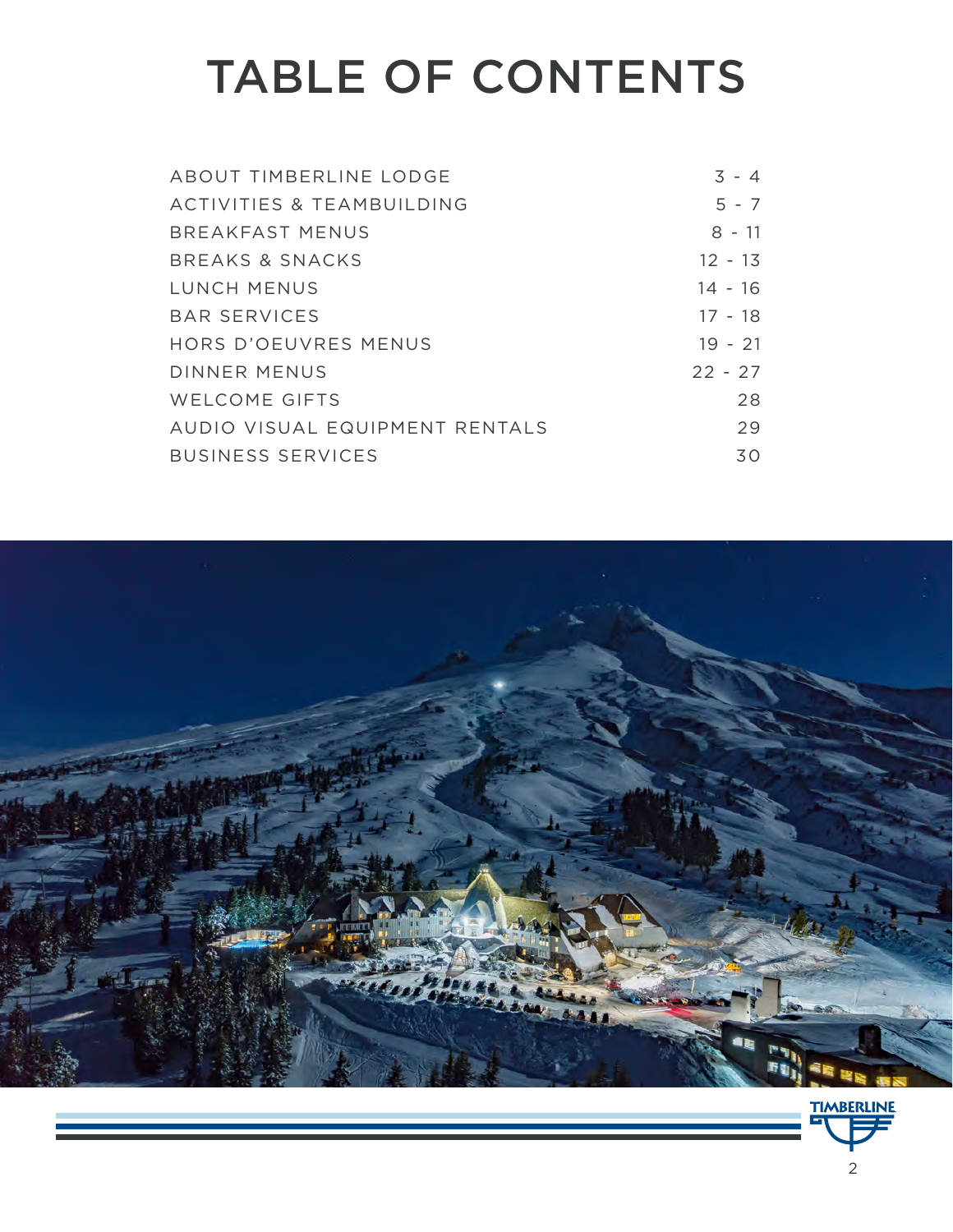# TIMBERLINE LODGE HAS IT ALL

#### OUT ON THE MOUNTAIN OR INSIDE THE LODGE – THE CHOICE IS YOURS

Meetings. Parties. Corporate retreats. Ski vacations. Weddings. You name it, we've hosted it. Looking for a unique event venue? Need a meeting space with a view? Timberline has several venues to deliver the exact setting you have in your mind, from large meetings up to 300 to smaller gatherings under 20.

#### TIMBERLINE'S BREATHTAKING VIEWS AND SENSE OF PLACE AND TIME ARE UNMATCHED BY ANY OTHER LOCATION

Timberline is a special place - named a National Historic Landmark in 1977 and still operating today as a ski lodge and recreational resort. At 6,000 feet above sea level on Mt. Hood, its location and history make it perhaps the most unique venue in the Pacific Northwest.

#### TREAT YOUR GUESTS TO AN ELEGANTLY RUSTIC LODGING EXPERIENCE

Timberline Lodge has 70 guest rooms, a 4-season heated outdoor pool and spa, sauna, and gym. Built in 1937 as part of President Roosevelt's Works Progress Administration, each room is furnished in its original style with upgraded amenities.

#### TIMBERLINE'S CULINARY TEAM WILL CREATE THE PERFECT MENU

Our award-winning Executive Chef Jeremy Hansen has decades of experience creating delectable menus that are as flavorful as they are memorable. Enjoy Northwest Alpine cuisine featuring fresh, seasonal, and locally-harvested foods.

#### GATHER YOUR GROUP FOR FUN AND REFRESHING ACTIVITIES

Timberline Lodge and Ski Area is open year round for skiing and snowboarding. In the winter, we also offer snowshoeing, snowcat rides, and tubing at nearby Summit Ski Area. In the summer and fall, enjoy our new mountain bike park, hiking around Mt. Hood, or taking a ride on the Magic Mile Sky Ride. There is much to do at Timberline any time of year.

#### THERE IS NOTHING WE LOVE MORE THAN CREATING AMAZING EVENTS

Contact us to start planning your group event. We are proud to be your host!

[sales@timberlinelodge.com](mailto:sales%40timberlinelodge.com?subject=) • 503.272.3251 • [timberlinelodge.com/](http://timberlinelodge.com/groups)groups

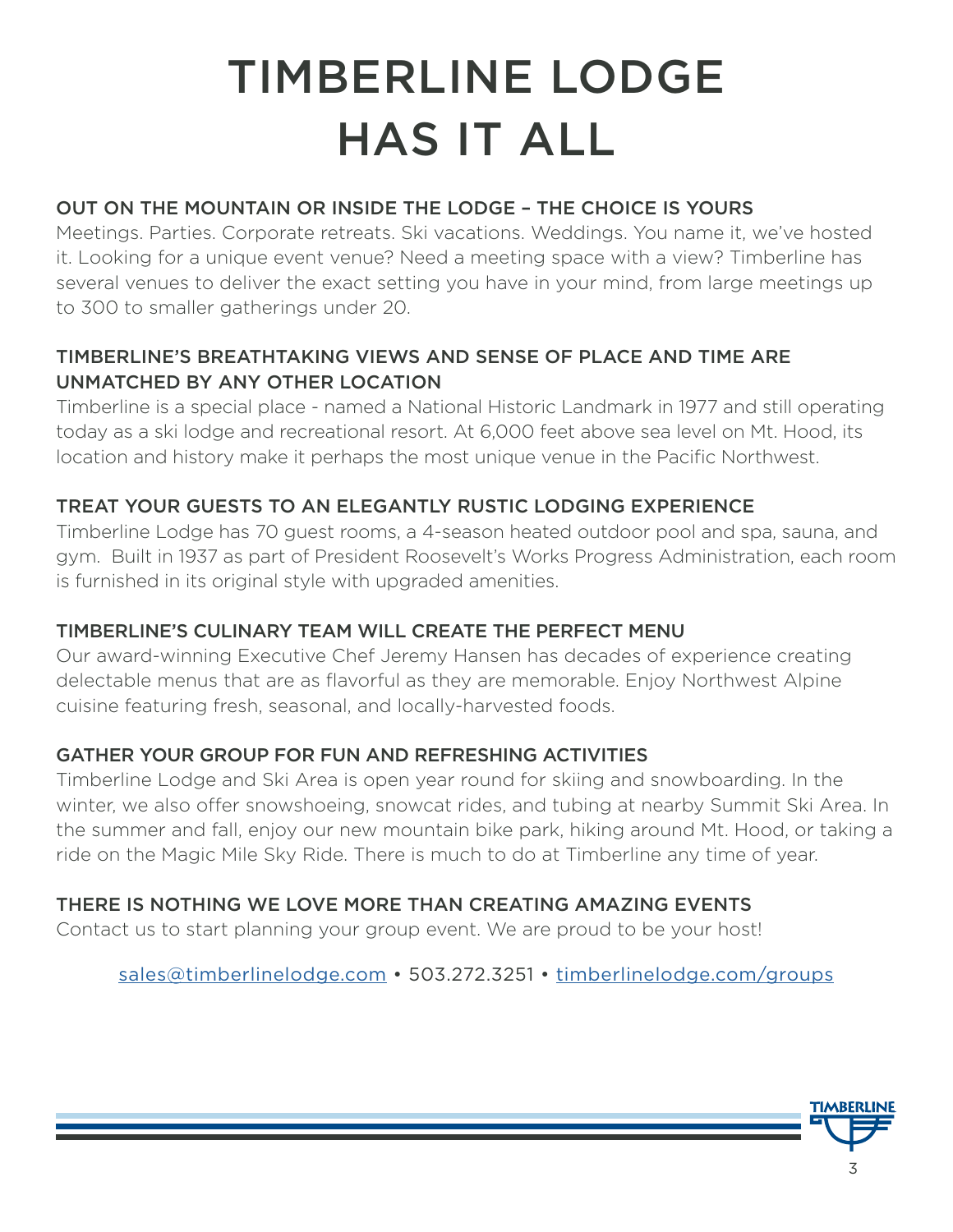# FACTS & FIGURES

# LOCATION

Timberline is just 60 miles east of Portland on the south slope of Mt. Hood.

# A BRIEF HISTORY

Construction of Timberline Lodge took place from 1935 to 1937. It was dedicated on September 28, 1937 by President Franklin D. Roosevelt, who declared it "a monument to the skill and faithful performance of workers on the rolls of the Works Progress Administration - unique in all America." In 1955 Richard L. Kohnstamm formed R.L.K. and Company and began the long-term lease of Timberline Lodge and surrounding land from the USDA Forest Service. His son, Jeff Kohnstamm, is the current President and Area Operator.

# ACCOMMODATIONS

The Lodge boasts seventy hotel rooms on site. Also available are seven alpine condos in the nearby town of Government Camp. Our private bed and breakfast lodge, Silcox Hut, is located one mile above Timberline Lodge and sleeps 12-24 people in a bunk room.

# AMENITIES

Guests staying at the lodge are welcome to enjoy our outdoor heated swimming pool and hot tub, indoor sauna, fitness room, and game room.

# CONFERENCE FACILITIES

Historic Timberline Lodge has four conference rooms plus three additional meeting spaces that are available seasonally. Behind the lodge, an outdoor patio and an amphitheater are available (weather permitting).

# **TRANSPORTATION**

[ecoShuttle](https://ecoshuttle.com/), our Preferred Transportation Provider • 503-548-4480

# **CONNECTIVITY**

We offer free wireless internet to all guests in hotel rooms as well as the lobby areas of Timberline Lodge and Silcox Hut.

# RESTAURANTS

Timberline is home to six different restaurants. In the main lodge, the Cascade Dining Room and Ram's Head Bar are open year-round. The Blue Ox Bar is open seasonally. In the Wy'East Day Lodge, the Wy'East Cafe and Y'Bar are open year round. On hill, Phlox Point Cabin is open in the winter only.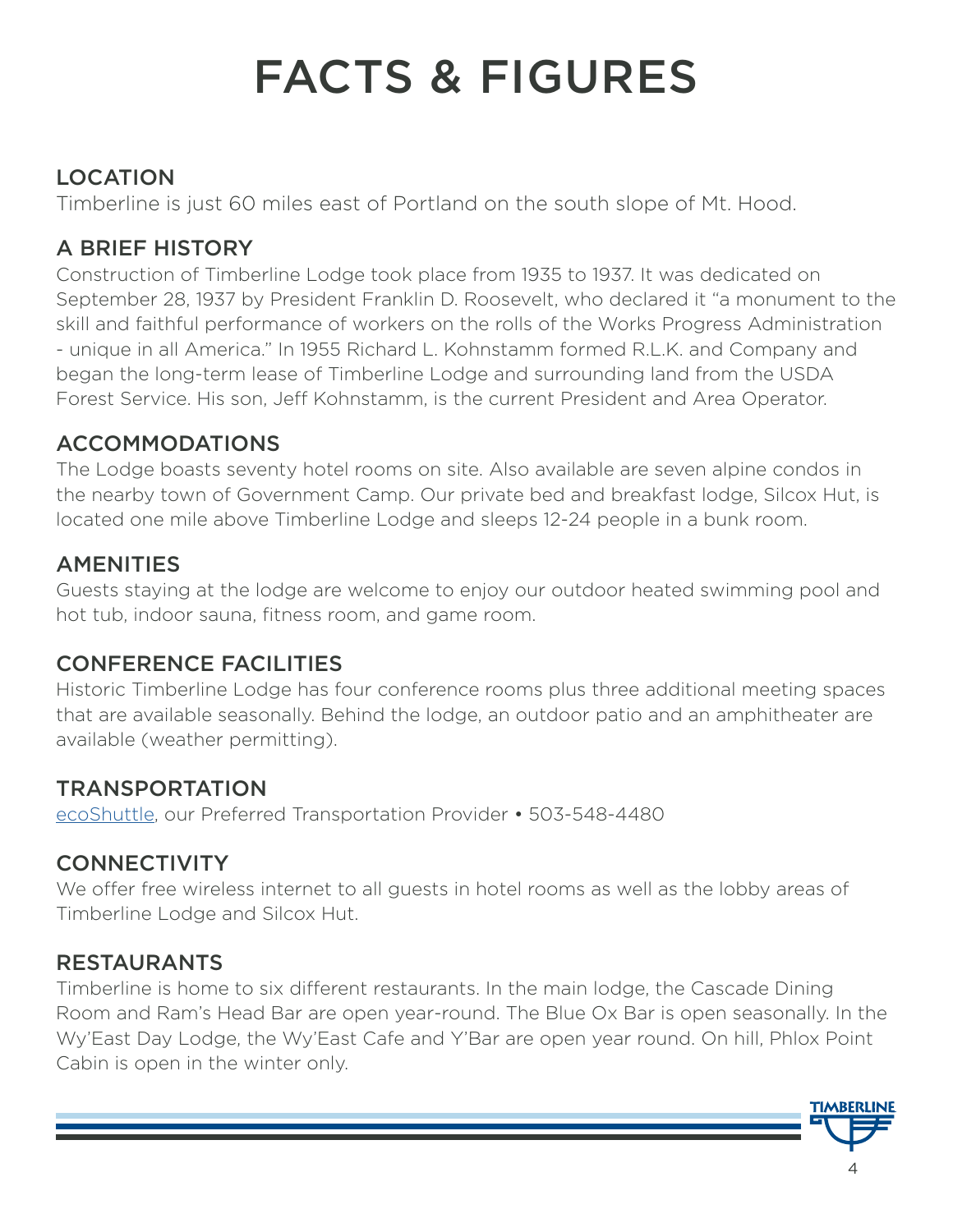# TIMBERLINE ACTIVITIES

**SKI OR SNOWBOARD** Open year-round (weather permitting) with 1,450 acres of skiable terrain, five high speed quads, one triple chairlift, one double chairlift, one surface lift, and snowcat skiing. Pre-register your group of 15 or more and enjoy group ski deals of up to 40% off rack rates. Group packages include lift tickets, lessons, rentals, and/or meals in the Wy'East Day Lodge.

**MOUNTAIN BIKE IN THE TIMBERLINE BIKE PARK** Timberline's lift-assisted bike park opened summer 2019 with about 8 miles of beginner, intermediate and advanced trails. The bike park is open July-October, weather permitting. Rentals and lessons are also available.

VISIT OUR ST. BERNARD MASCOTS Heidi can be found near the Front Desk and Bruno's office is located behind the Barlow Room.

**SIGHTSEEING** You don't have to ski or snowboard to experience Timberline's spectacular views. Visit us during the summer and take the Magic Mile Sky Ride up to the 7000' foot level for the best view of Mt. Hood's summit, nearby Mt. Jefferson, and our world-famous glacier, Palmer Snowfield.

**HIKE MT. HOOD** Located directly behind Timberline Lodge, you'll find a network of easy trails that wind through alpine wildflowers and offer stunning views of Mt. Hood's surrounding landscape. For a longer hike in mid-late summer, ride the Magic Mile chairlift to the top, hop on a trail, and trek back to the lodge. If you're an experienced hiker, check out the 41-mile Timberline Trail, which circles the mountain and is accessible from Timberline Lodge mid-July through early October. Guided hiking is available, inquire for more details.

**SNOWSHOE** Explore the fields and forest near Timberline Lodge on our 3/4 mile long trail. Rentals are available in the Wy'east Day Lodge. Guided group tours and rentals can be prearranged for a fee.

**GAME ROOM & LENDING LIBRARY** A wide selection of family board games is available at the front desk. During the summer, patio games are set up behind the lodge. The Barlow Room offers shuffleboard, table tennis and a book lending library.

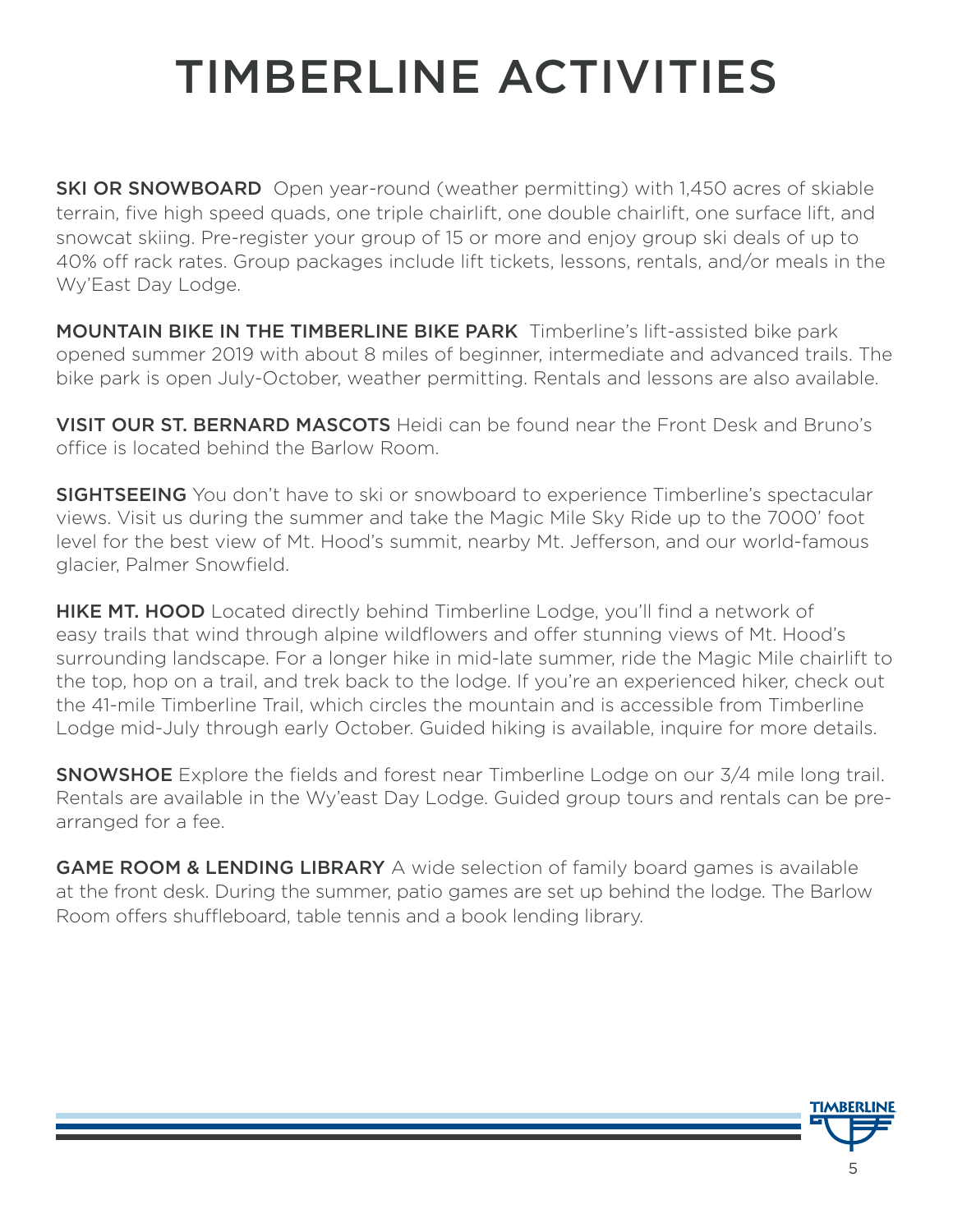# TEAM BUILDING 15 person minimum required for all packages except where noted

NEW - ICE CARVING [ICEovation](https://iceovation.com/index.html) provides all the supplies necessary for you to create your own masterpiece. Have the group work on one together or split them up for a friendly competition.

**STORYTELLING** With the guidance of professional storytellers, pick from a variety of getto-know-you-better storytelling options. Norm and Anne have been telling stories and helping people learn how to share their stories for years - now you can get your group to know each other better in a new and meaningful way. Want entertainment only? Contact Soulful Storyteller, Consummate Liar, Dynamic Performer Will Hornyak, [Hornyak.will@gmail.](mailto:Hornyak.will%40gmail.com?subject=) [com](mailto:Hornyak.will%40gmail.com?subject=) or 503-697-5808.

**SNOWSHOE & BONFIRE** Imagine the crisp night air, a walk in the snow, and a lively mountainside bonfire. Package Includes bonfire, snow shoes, a guide, beer & wine, hot cocoa, or s'mores (two hour beverage service). \$1,080 for up to 12 people, \$80 for each additional person.

**SCAVENGER HUNT** Timberline Lodge is over 75 years old and there is a little bit of that history tucked into every nook and cranny. Your team will have fun using clues and taking pictures of Timberline's treasures as you race other teams to the finale – a slide show of your shenanigans. The Scavenger Hunt takes place inside the lodge and takes about 45 minutes to one hour to complete. First, second, and third place prizes included. \$35 per person.

**SNOWCAT MOUNTAIN TOUR** Take a one hour tour of the mountain on a Timberline snowcat. The snow cat seats up to 12 people for \$650. Available January – April, earlier dates based on weather conditions. 72 hour reservation notice required.

COCKTAIL COMPETITION Armed with a box of mystery ingredients and a bottle of booze, teams are challenged to create a tasty concoction. The winning drink will be selected by a Timberline Lodge bartender and enjoyed by all. Teams have 30 minutes, glassware and ingredients to complete. Includes keepsake shot \$60 per person.

**ORIENTEERING OR IGLOO BUILDING** Not only will teams enjoy the physical challenge of exploring nature, but they'll enjoy the mental exercise of efficiently navigating to a series of checkpoints with a detailed map and a compass. It's easy to learn and a fun way to exercise your body and mind as you enjoy the outdoors. With instructions from a guide, teams will learn how to work together to navigate the mountain in search of a "lost climber". Or in the winter months, compete with your fellow comrades to see who can build the best igloo the quickest. Offered through [Life-Outside](http://life-outside.com/) (503) 515-3022.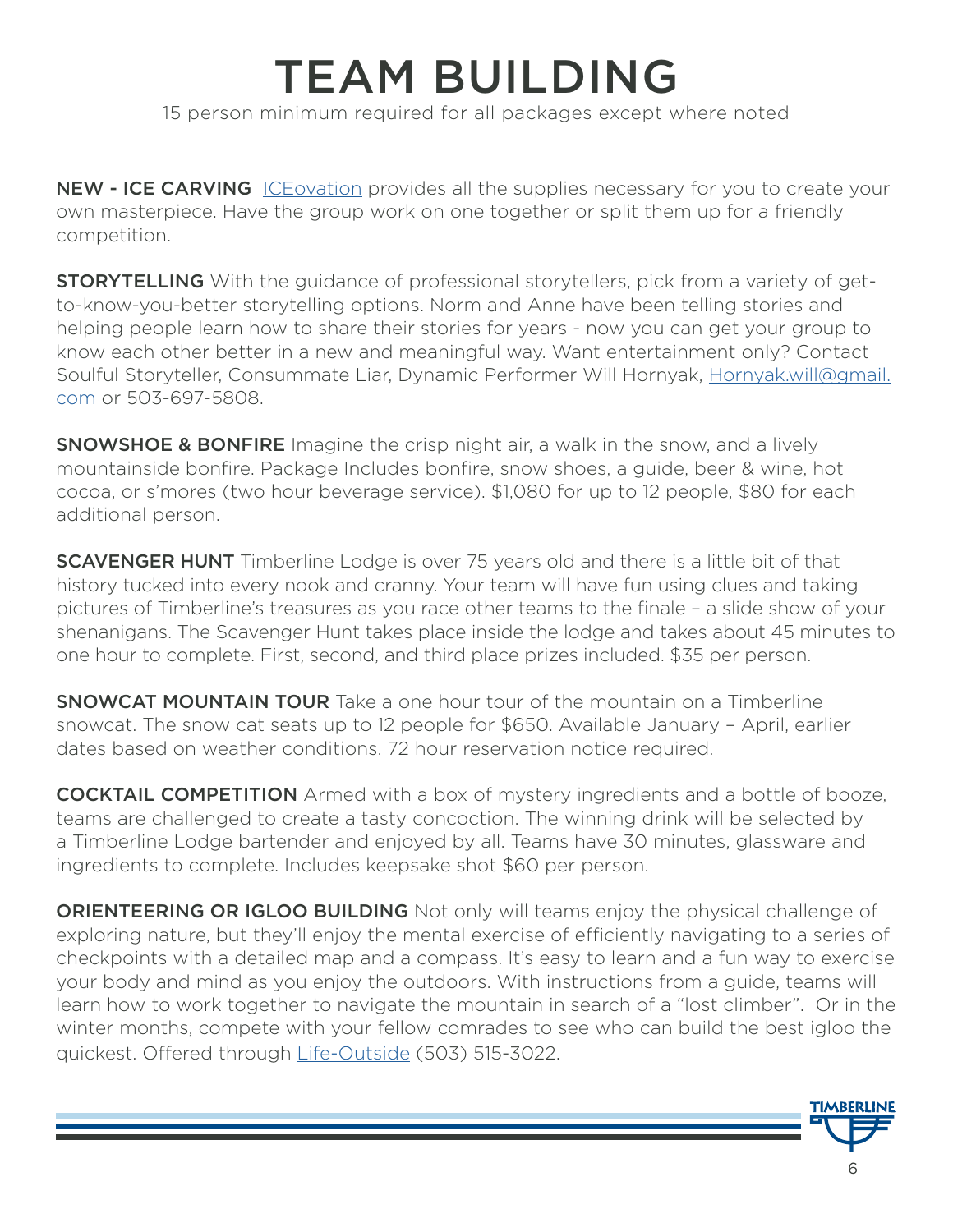# TEAM BUILDING

continued

**GAME ROOM** Enjoy a friendly game of shuffle board, ping pong, "corn hole" (bean bag toss) & xBox dance competitions! You can also pick a movie to watch or play board games. Game Room package includes popcorn for \$20 per person.

USFS NATURE OR INTERPRETIVE TOURS Learn about flora, fauna and geology on a nature hike with a USFS guide or learn about the building of the lodge. \$8 per person. Available May – September. Inquire about availability October – April.

WINE VAULT TOURS AND TASTINGS Experience our wine vault as a "three dimensional" version of our wine list. The wine vault was once the bank vault for the lodge now converted to a tastier purpose! Enjoy touring the wine vault where all wines are on display in an artistic format and sample wines from our award winning list. Minimum of 8 people and maximum of 15.

- Tour and taste three wines \$21 per person
- Tour and taste three wines plus artisan cheese & crackers \$25 per person
- Extended tour and talk, taste four wines, plus five appetizers \$50 per person

NW WINES 101 You will enjoy learning about and tasting four of the best known wine varietals in our region from our Wine Director who has been perfecting our wine list for the over 25 years. One hour class, cheese & crackers - \$65 per person.

**GLAMPING** What better way to instill camaraderie than with ghost stories and s'mores by the campfire? The best part? Retiring to your plush and cozy beds instead of a sleeping bag! We set up the campfire and keep the wood coming. If the weather is on the wet side, stay indoors on comfy couches by the fireplace in our main lobby. Includes s' mores, flavored sparkling water, soft drinks and is available in conjunction with an overnight stay or a meeting. \$20 per person.

PROFESSIONAL TEAM BUILDING COMPANIES Want even more ideas? These companies

specialize in team building!

- [Life-Outside](http://life-outside.com/) (503) 515-3022
- [Global Sessions](https://www.globalsessions.org/) (541) 399-0783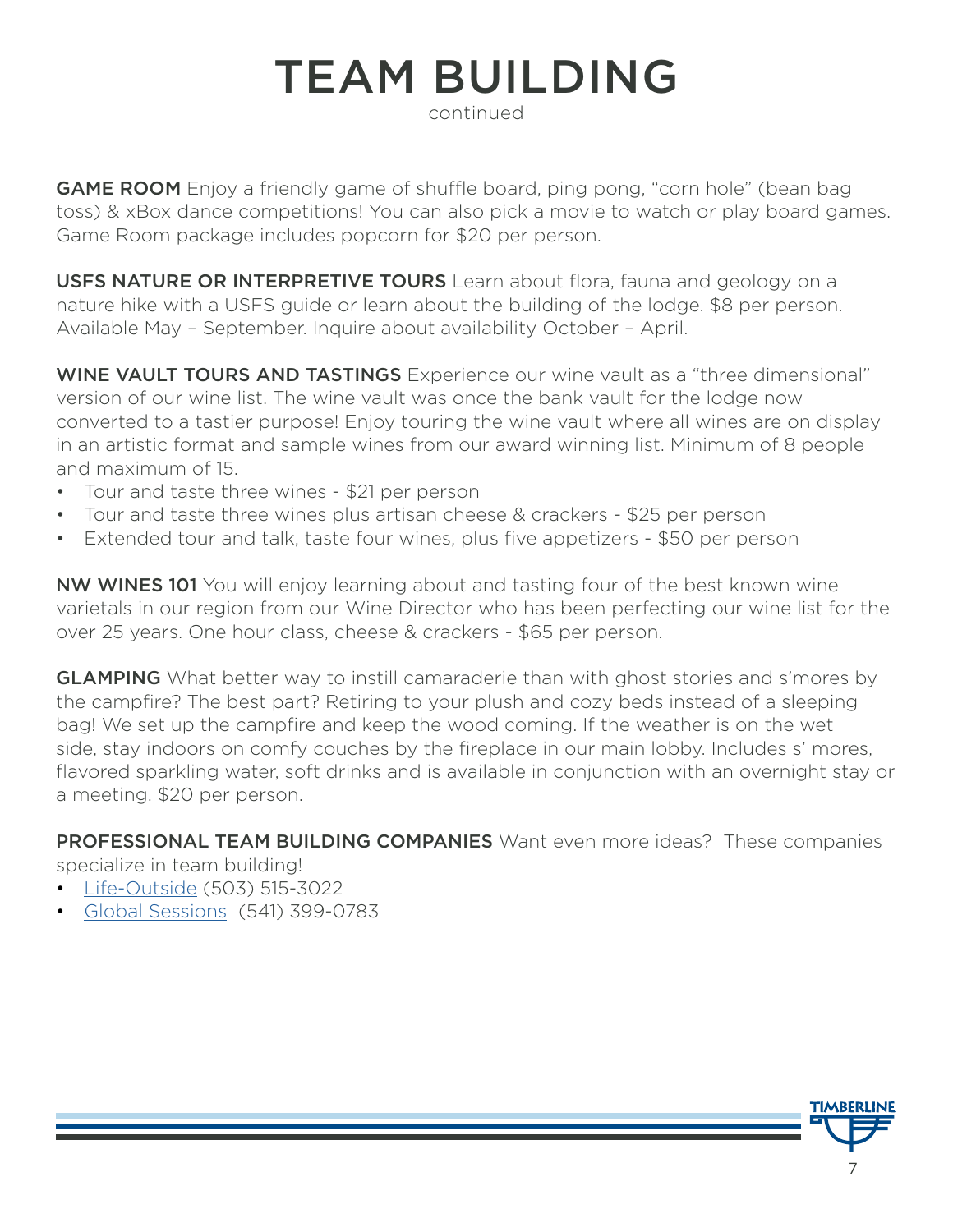# TIMBERLINE BREAKFAST BUFFET

Minimum 25 people A \$130 fee will be charged for groups under 25

# INCLUDES

Assorted chilled juice bar

Seasonal fresh fruit platter

Oregon hazelnut griddle cakes

Herbed scrambled eggs

Crisp seasoned red potatoes

Applewood smoked thick-cut pepper bacon

Pork sausage links

Local artisan cheeses

Pastry Chef's selections of muffins & pastries

Individual yogurts, sweet creamery butter & local jams

Fresh-brewed coffee & teas

\$28.00 per person

a 19.5% service charge is added to all food and beverage fees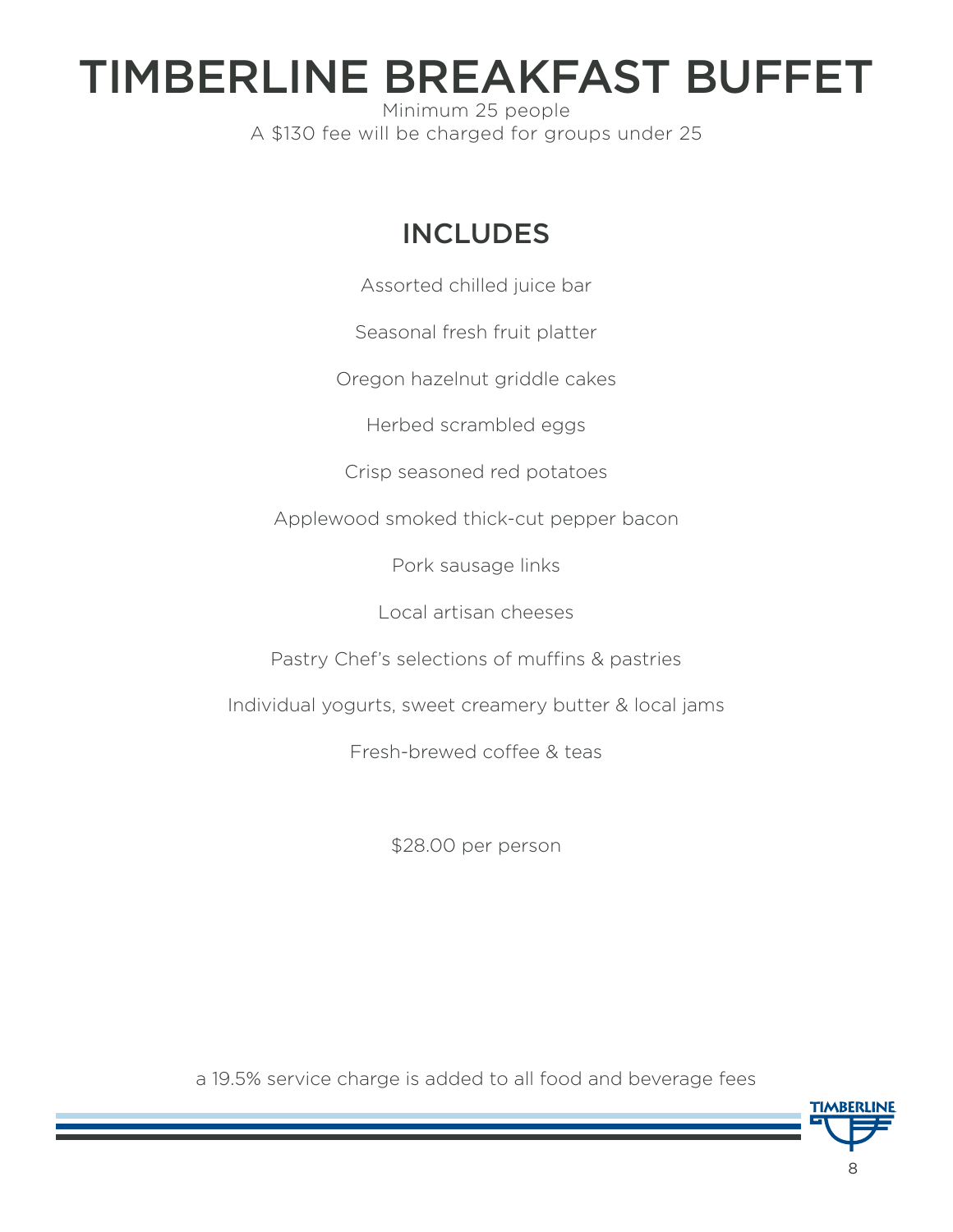# CONTINENTAL BREAKFAST

Served with chilled assorted juices, milk, gourmet coffees, and tea

Prices are per person

### MT. JEFFERSON

A selection of freshly baked pastries, muffins, and scones from our pastry chef \$18.00

### MT. ADAMS

A selection of freshly baked pastries, muffins, and scones from our pastry chef plus season fresh fruit and berries \$20.00

#### MT. THEILSEN

A selection of freshly baked pastries, muffins, and scones from our pastry chef plus season fresh fruit and berries, bagels and cream cheese, cold cereals and milk \$22.00

### THREE SISTERS

Crouissants with a selection of jams, seasonal fresh fruit and berries, hard boiled eggs. cold cereals and milk, lodge-made granola and yogurt \$24.00

a 19.5% service charge is added to all food and beverage fees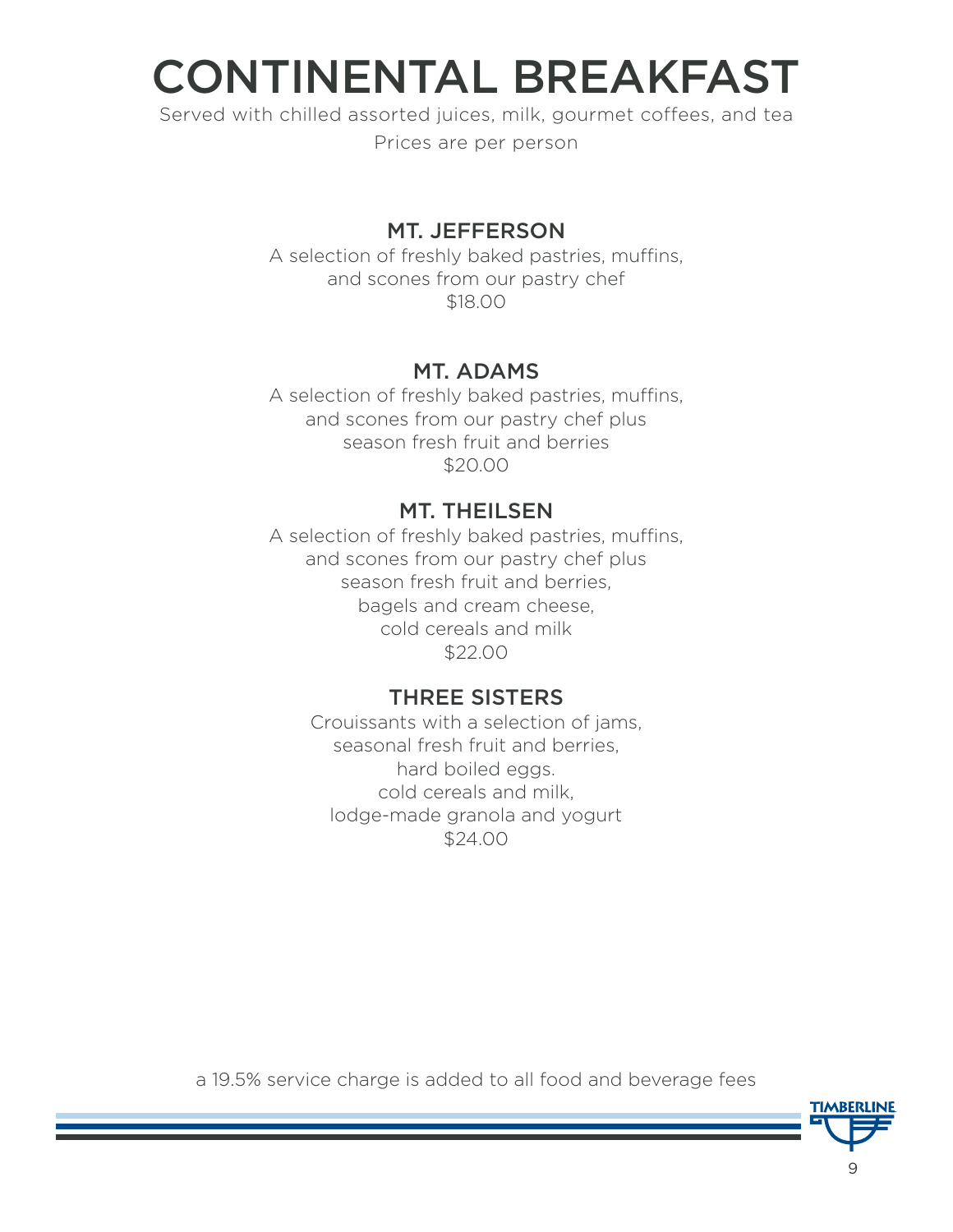# BREAKFAST BUFFET EMBELLISHMENTS

Prices shown are per person

Grilled honey-glazed ham steak \$7.00

Chicken fried steak \$14.50

Fresh-baked buttermilk biscuits & country sausage gravy \$7.25

Corned beef hash \$8.00

Lodge smoked salmon hash \$9.00

Timber Toast Timber cut pullman bread rolled in egg batter, frosted flakes, oats & granola deep-fried and dusted with powdered sugar \$9.00

Lodge smoked salmon or gravlox \$185.00 per side

Dungeness crab or bay shrimp benedict \$14.00

Bagels & cream cheese \$7.00

Pastry Chef's Timberline Granola \$7.00

Assorted cold cereals and milk \$7.00

Warm berry or apple Crisp with crème fraiche \$\$7.00

Roasted Northwest salmon \$8.00

Make-your-own waffle station \$\$7.00

Cheese blintzes with berry coulis \$8.00

a 19.5% service charge is added to all food and beverage fees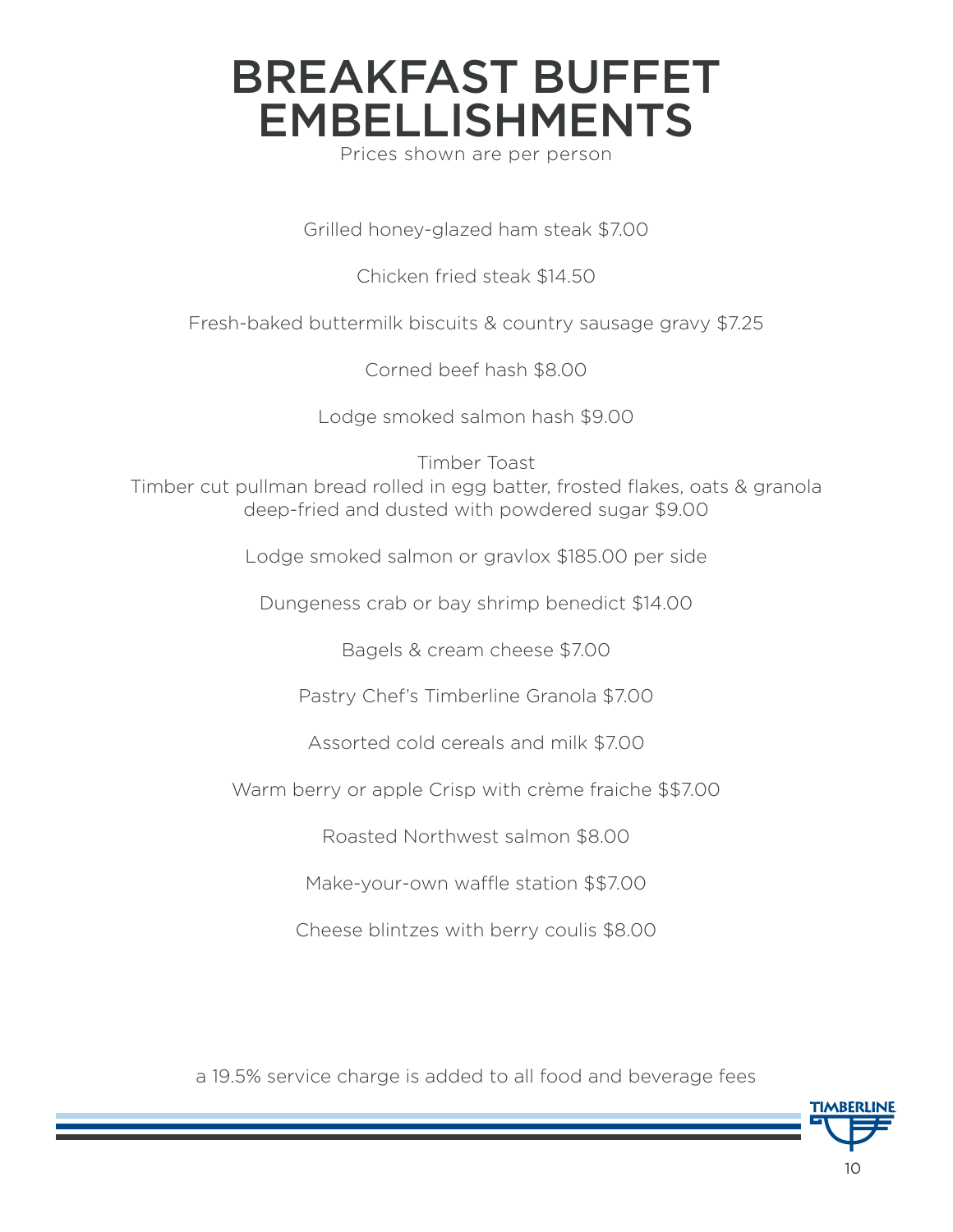# PLATED BREAKFAST

Includes assorted juice, gourmet coffee and teas. Please select one entrée for all attendees.

#### DUNGENESS CRAB CAKES BENEDICT

English muffins, poached eggs, hollandaise sauce, lodge potatoes, fresh fruit

### SALMON RIVER SCRAMBLE

Scrambled eggs with smoked salmon, capers, cream cheese, red onions, lodge potatoes

### SOUTHWEST BREAKFAST

Scrambled eggs, Mexican chorizo, queso fresco, and black beans served with tortillas and fresh fruit

### CLASSIC BACON AND EGGS

Scrambled eggs, crisp pepper bacon, lodge potatoes, served with assorted pastries and breads

### HOUSE MADE CORNED BEEF OR SMOKED SALMON HASH

Poached eggs and herbed hollandaise sauce

\$30.00 per person

a 19.5% service charge is added to all food and beverage fees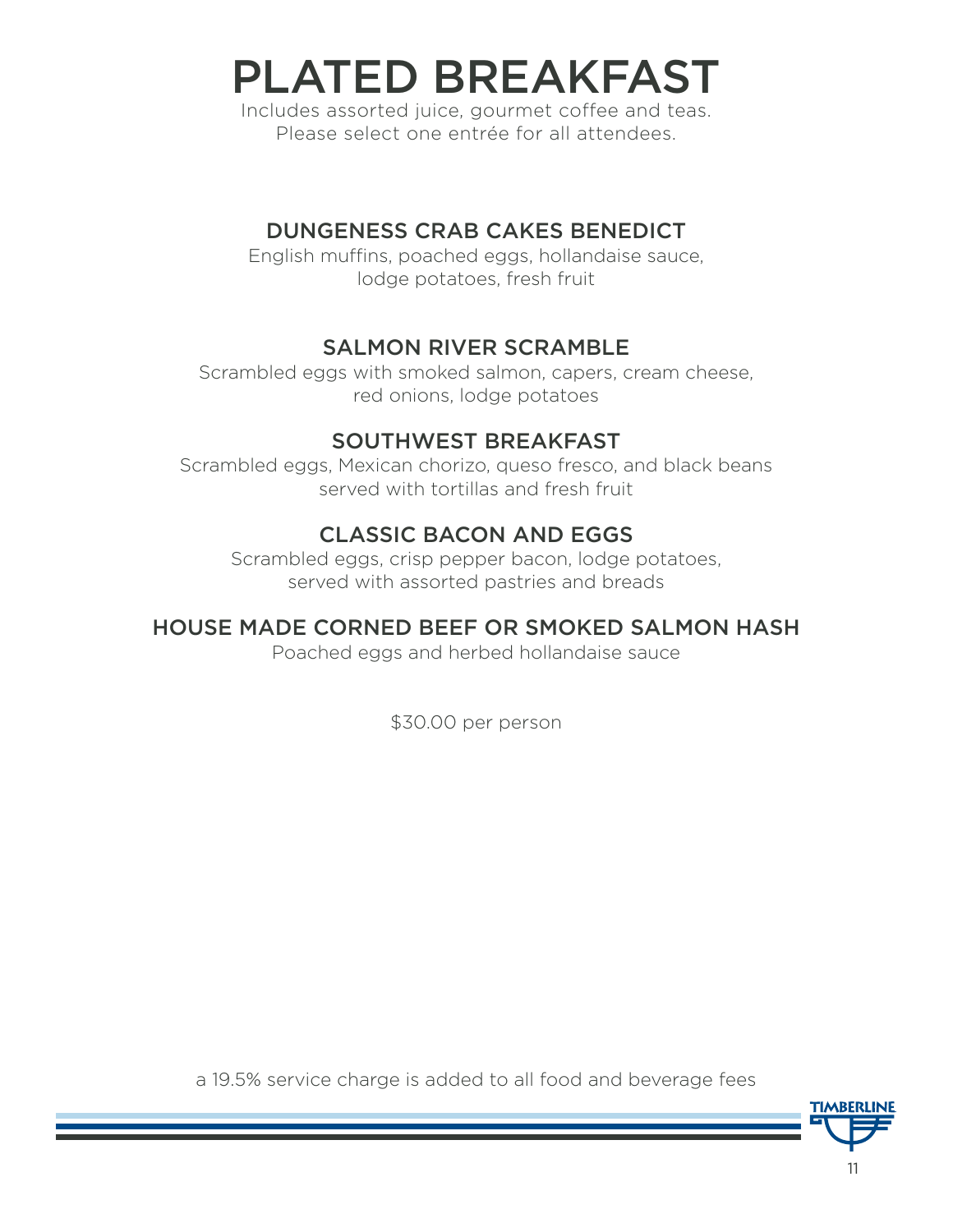SNACK PACKAGES

Minimum 10 people Prices shown are per person

#### ALL DAY BEVERAGE SERVICE

Gourmet coffee and teas, soft drinks Bubly flavored sparking water, assorted juices \$16.00

#### GOOD MORNING

Bagels with cream cheese, pasty chef's muffin assortment, assorted yogurt, granola, sliced fruit \$16.00

### SWEET TOOTH

Pastries, cookies, and brownies \$13.75

### MOVIE BREAK

Popcorn, M&Ms, Milk Duds, Skittles, Soft Drinks \$12.25

### HEALTHY ENERGY

Vegetable crudités with dip, granola bars, protein bars, whole fruit, trail mix, energy drinks, bottled water \$17.75

### THE WHITE RIVER

Cheese & crackers, warm soft pretzels, mixed nuts, vegetable crudités with dip \$12.75

#### **MUNCHIES**

Mixed nuts, smoked almonds, pretzels & mustard, potato chips & onion dip tortilla chips with pico de gallo & guacamole \$17.75

a 19.5% service charge is added to all food and beverage fees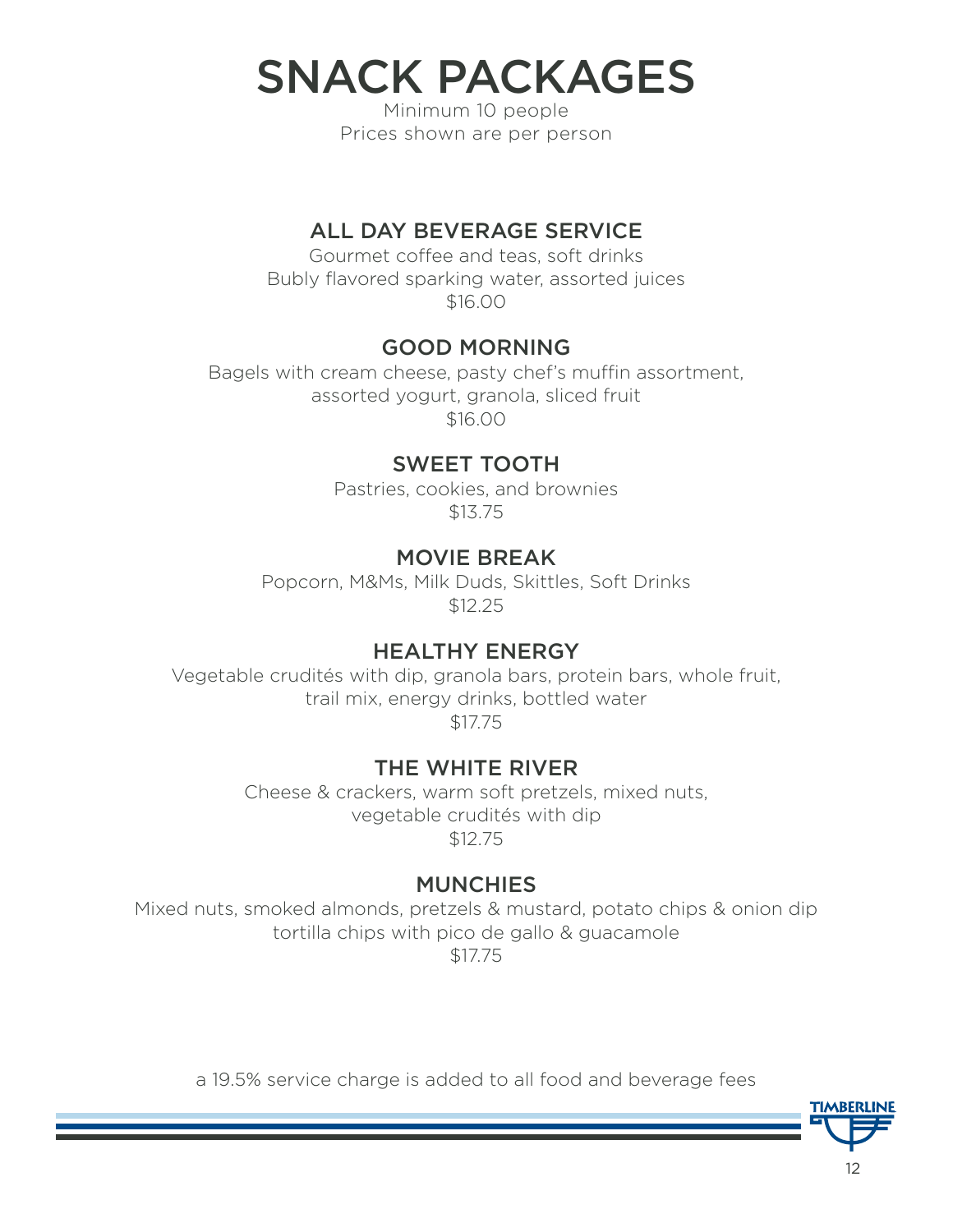# BREAKS & SNACKS

Prices shown are per person unless otherwise noted

Freshly brewed coffee 1.5 gallons = 24 cups @ \$80.00 or 1.9 liters = 8 cups @ \$27.25

Hot cocoa station – includes toppings and whip cream \$7.25

Pastry Chef's selection of pastries \$6.00

Fresh baked cookies \$5.25

Fresh blended smoothies - berry, tropical, or energy \$6.75

Warm double chocolate brownies \$6.25

Mixed nuts & house smoked almonds \$32.25 per lb

Warm tortilla chips, salsa fresca, and fresh guacamole \$5.50

Vegetable crudités with dip \$5.25

Hood River whole fruit \$5.25

Assorted yogurt \$5.25

Hand cut seasonal fruit platter \$5.75

Crisp mini pretzels \$3.75

Warm soft pretzel with selection of mustards \$5.75

NY style bagel with whipped cream cheese \$5.75

Fresh popped buttered popcorn \$5.50

Protein bars \$5.00 Granola bars \$4.75

Tillamook cheese with assorted crackers \$6.25

Chilled juice \$5.25 Soft drinks \$4.75

Bubly flavored sparkling water \$4.75 Bottled water \$6.25

a 19.5% service charge is added to all food and beverage fees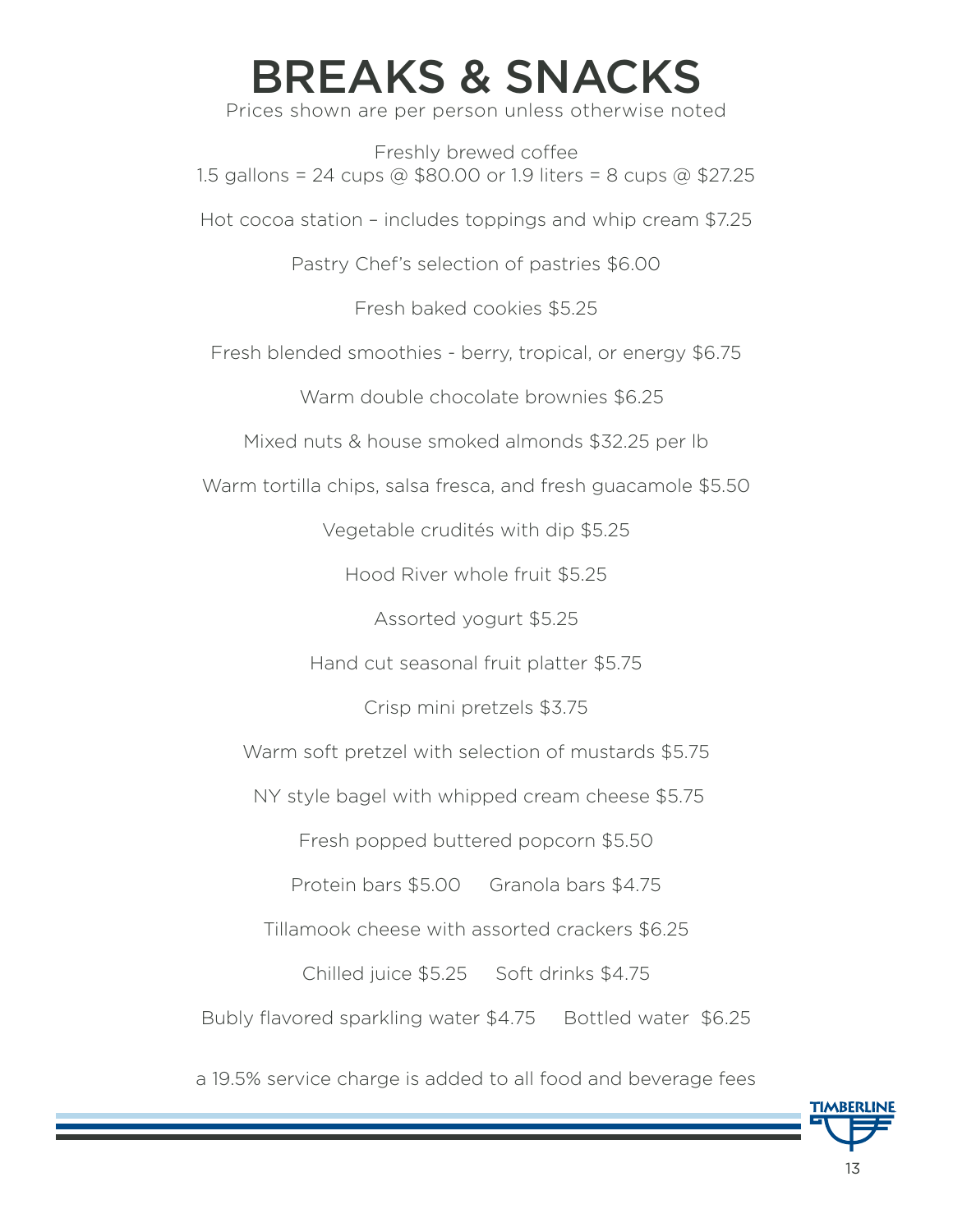# LUNCH BUFFET

Minimum 25 people A \$125 fee will be charged for groups under 25 Includes soft drinks, coffee, and tea

### FARM TO TABLE

Chef's custom menu based on locally-sourced, natural, and seasonal products. MARKET PRICE

#### Sample Fall Menu

Pumpkin Multorporter soup Roasted beets with chèvre, red onions & shaved fennel Mixed salad greens with Willamette Valley verjus vinaigrette Hood River apple, radicchio & Dundee hazelnut salad Columbia River Chinook salmon medallions with spiced apple butter & grilled scallions Hardwood smoked Carlton Farms pork loin with Ice Axe mustard seed demi-glace Oregon gold potato gratin with Tillamook white cheddar Roasted parsnips & carrots with sweet onions, walnuts & rosemary Artisan bread and Tillamook butter Swedish cream with red wine fig jam

### MEDITERRANEAN

Hummus Tzatziki Hazelnut pomegranate spread Warm flatbread Stuffed grape leaves Goat cheese wrapped in phyllo Braised spiced lamb shish kebabs Bulgar pilaf and seasonal vegetables Chilled barley and yogurt soup

\$35.00

# PASTA

Farfalle bowtie pasta and sundried tomato fettuccini Bolognese sauce and roasted garlic asiago alfredo Fire roasted vegetable antipasto platter Traditional Caesar salad Garlic breadsticks \$33.00

a 19.5% service charge is added to all food and beverage fees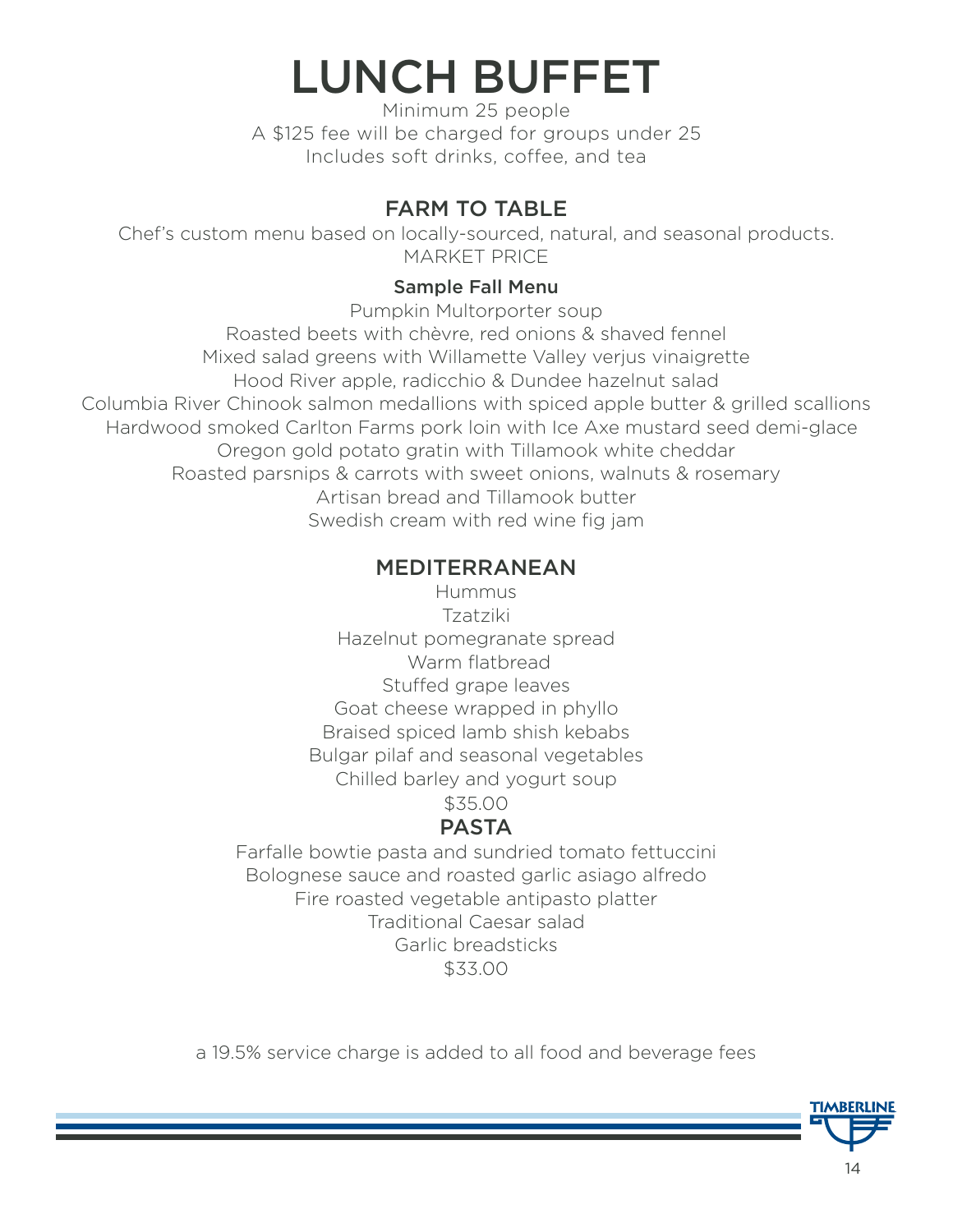# LUNCH BUFFET

continued

### BLUE OX DELI SANDWICH

Timberline's house-made soup or chowder Sliced roast turkey, sugar cured smoked ham, and slow roasted beef Selection of Tillamook cheeses Whole grain breads and artisan rolls Oregon potato salad Fresh tossed cabbage slaw Seasonal rruit platter \$34.00

### JALISCO POSOLE BAR

Traditional Mexican chicken stew made with hominy, cilantro, and lime Served with shredded cabbage, ciced onions, cilantro, limes, Grated Jack cheese and jalapeños Fresh fried tortillas Warm quesadillas Black bean and roasted corn salad \$33.00

### TRILLIUM LAKE

*choice of one entree* Grilled herbed chicken with citrus cream sauce Grilled Northwest salmon with mountainberry hollandaise Seared beef tenderloin tips with mushroom demi-glace Mixed greens with vinaigrette Chef's selection of two additional salads Chef's selection of potato or rice Local seasonal vegetables Artisan bread and creamery butter Pastry Chef's dessert creation \$39.00

# HOOD TO COAST

Our Award-Winning clam chowder Oregon bay shrimp and cabbage slaw Fresh baked garlic cheese bread Chef's selection daily catch fresh from the Oregon Coast Chef's selection grilled chicken Smoked salmon with grilled crostini \$336.00

a 19.5% service charge is added to all food and beverage fees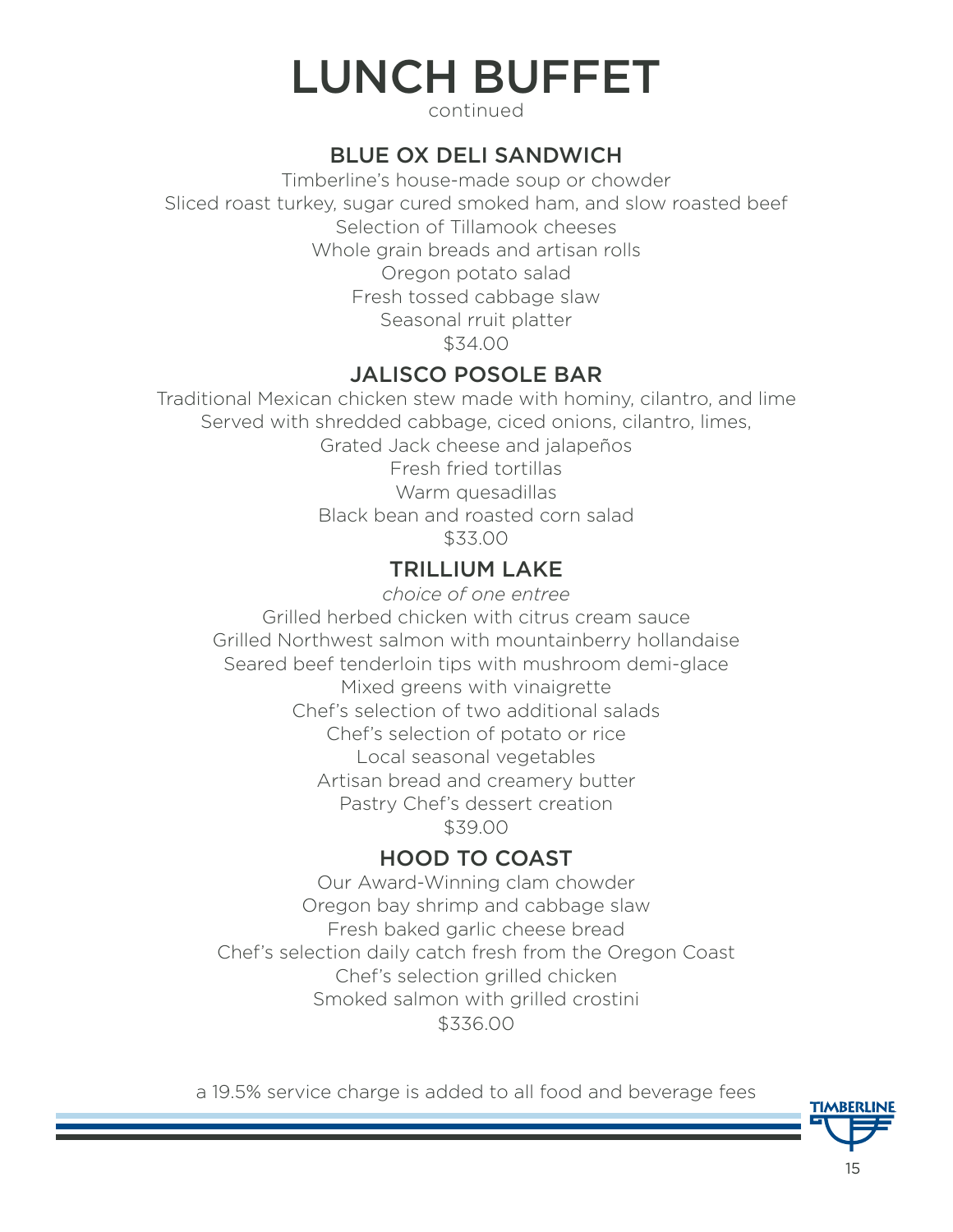PLATED LUNCH

Includes soup or salad of organic greens with vinaigrette, artisan rolls, gourmet coffee & tea Please select one entrée for all guests Add mini desserts for \$8.25 per person

#### GRILLED NORTHWEST SALMON

Northwest salmon fillet marinated in citrus juices, fresh herbs & extra virgin olive oil, served with a citrus beurre blanc and grilled vegetables

\$40.00

### SMOKED CHICKEN BREAST SALAD

Mixed greens, dried cranberries, cucumbers, red onions, tomatoes, orange-hazelnut vinaigrette, garlic crostini with herbed chevre, topped with sliced roasted chicken breast \$30.00

### NATURAL BEEF RIB-EYE SANDWICH

Grilled sliced center cut rib-eye, smoked mushrooms, caramelized onions, and swiss cheese on a demi baguette, served with beer battered onion rings \$38.00

#### PAN-SEARED BEEF TENDERLOIN TIPS

Beef tenderloin tips pan-seared with mushrooms and Pinot noir demi-glace, served with wild rice pilaf, fire roasted vegetables, horseradish creme fraiche, and grilled rosemary bread \$34.00

### CHICKEN FARFALLE

Bowtie pasta, grilled chicken breast, hazelnut pesto, asiago cheese, spinach, and fire roasted vegetables in a roasted garlic cream sauce, served with toasted garlic breadsticks \$33.00

### PUB ROLL SANDWICH

Sugar cured ham, cotto salami, roasted turkey breast, swiss cheese, and Tillamook cheddar on a pub roll, served with roasted vegetable antipasto salad and Kettle Chips \$32.00

a 19.5% service charge is added to all food and beverage fees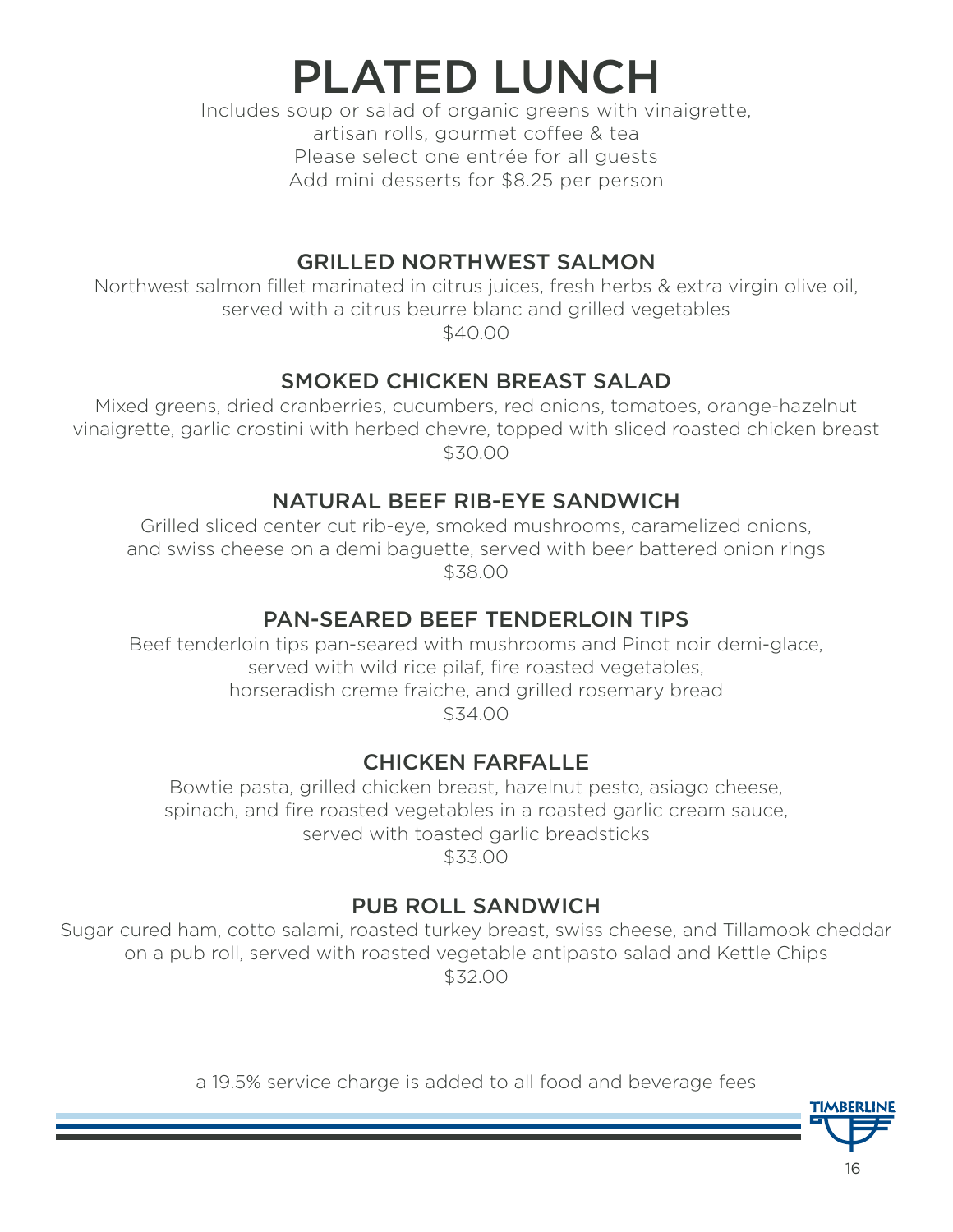# BAR SERVICES

Hosted or no-host bars include the services of a bartender For full bar services a \$260 first hour minimum applies Each additional hour carries a \$105 per hour minimum The sponsor of the function will be charged the difference between actual sales and the minimum per hour amount Beer and wine only bars have a \$105 per hour minimum charge

#### OREGON PACKAGE

Double Circle Straight Bourbon, Oregon Spirit Straight Wheat Whiskey, First City Whiskey, Just Rum Oak Rested, Distiller's Cut Rum, Below Deck Spiced Rum, Batanga Reposado Tequila, Gompers Gin, Dancing Dog Gin, Big Bottom London Dry Gin, Crater Lake Vodka, Wild Roots Huckleberry Vodka, Crater Lake Hatch Chili Vodka, Hue-Hue Coffee Rum HOSTED \$13.25 per drink | NO HOST \$13.50 per drink

#### CALL BRANDS

Jack Daniel's Whiskey, Jim Beam, Cutty Sark, Captain Morgan, Bacardi, Jose Cuervo, Smirnoff, Beefeater, St. Brendan's Irish Cream, Kahlua HOSTED \$11.00 per drink | NO HOST \$11.50 per drink

#### PREMIUM BRANDS

Tanqueray Gin, Trillium, Crown Royal, Jack Daniels, Burnside Oregon Oaked, Chivas Regal, Distiller's Cut Rum, Below Deck Spiced Rum, Batanga Reposado Tequila, Crater Lake Vodka, Portland Potato Vodka, Hue Hue Coffee Rum, Bailey's Irish Cream HOSTED \$12.00 per drink | NO HOST \$12.75 per drink

### SUPER PREMIUM BRANDS

Ketel One, Crater lake Reserve Vodka, Baileys Irish Cream, Maker's Mark, Glen Livet, Burnside Straight Bourbon, Barrel Room Rum, Distiller's Cut Rum, Pendleton, Patron, Big Bottom London Dry Gin, Dancing Dog Gin, Hue Hue Coffee Rum HOSTED \$14.25 per drink | NO HOST \$14.75 per drink

# PACKAGE BARS (PER PERSON)

|                                        | ONE HOUR | <b>EACH ADDITIONAL HOUR</b> |
|----------------------------------------|----------|-----------------------------|
| House Wine & Assorted Beer             | \$19.50  | \$8.50                      |
| NW Wine & Assorted beer                | \$22.00  | \$10.00                     |
| Premium NW Wine & Beer                 | \$33.50  | \$15.75                     |
| Call Brands & Select Wine              | \$22.00  | \$10.00                     |
| Premium Brands & NW Wine               | \$24.25  | \$11.00                     |
| Super Premium Brands & NW Wine \$28.75 |          | \$13.25                     |

a 19.5% service charge is added to all food and beverage fees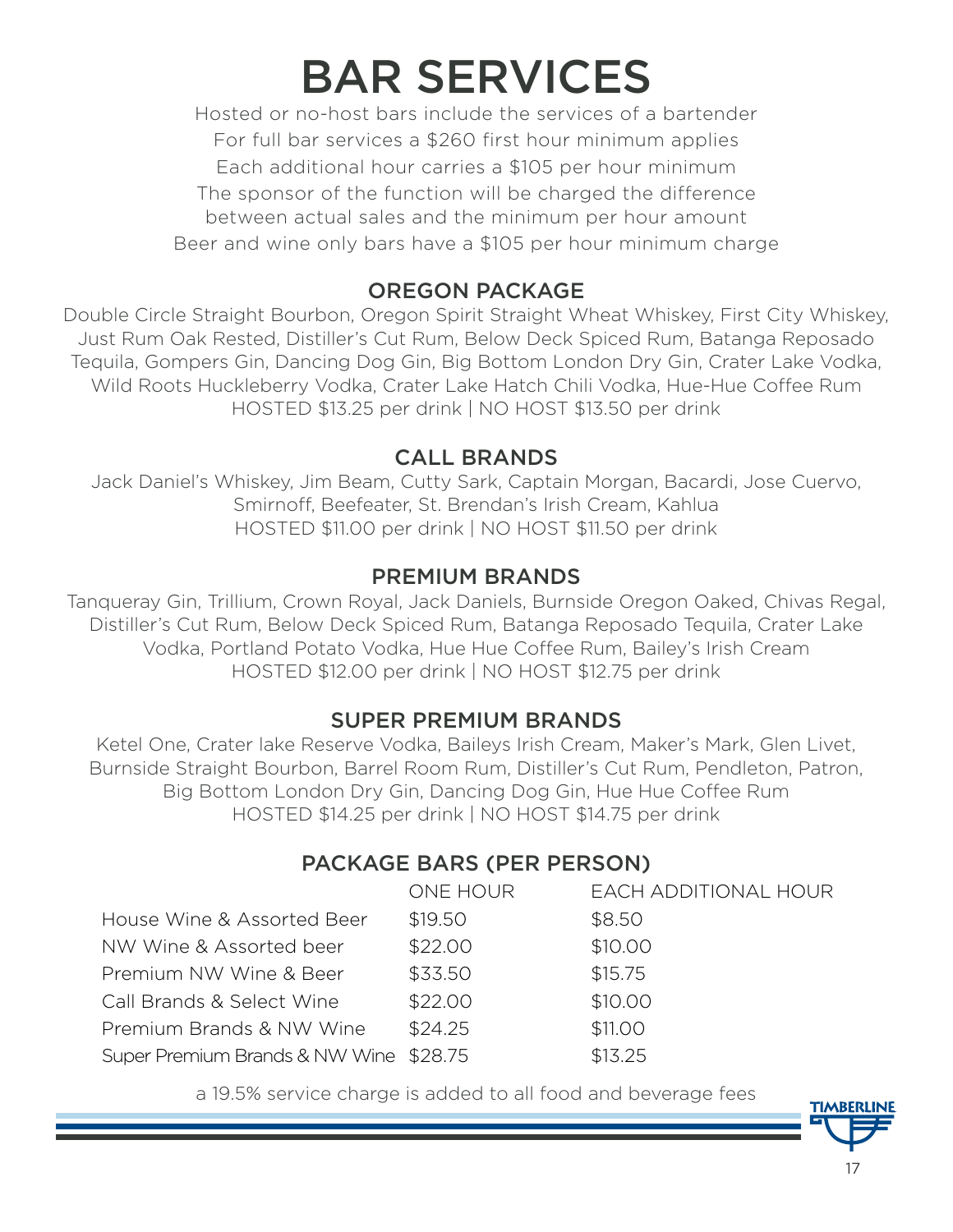# BAR SERVICES continued

#### A LA CARTE BEER & WINE SERVICES

| Domestic Beer Bottle \$7.50/Hosted \$7.75/No Host |                                |
|---------------------------------------------------|--------------------------------|
| Premium Beer Bottle \$8.25/Hosted \$8.50/No Host  |                                |
| Domestic Keg                                      | \$540.00/Keg \$320.00/Pony Keg |
| Microbrew Keg                                     | \$690.00/Keg \$450.00/Pony Keg |

#### HOUSE CHARDONNY & CABERNET SAUVIGNON

| By the glass  | \$10.00/Hosted | $$10.25/No$ Host |
|---------------|----------------|------------------|
| By the bottle | \$39.25/Hosted | \$40.50/No Host  |

#### NW CHARDONNY, PINOT GRIS, PINOT NOIR, CABERNET

| By the glass  | \$11.25/Hosted | \$11.50/No Host |
|---------------|----------------|-----------------|
| By the bottle | \$45.00/Hosted | \$46.00/No Host |

#### PREMIUM NW CHARDONNY, PINOT GRIS, PINOT NOIR, CABERNET

| By the glass  | \$17.25/Hosted | \$17.50/No Host |
|---------------|----------------|-----------------|
| By the bottle | \$69.00/Hosted | \$70.00/No Host |

Select House, NW or Premium NW wines and we charge for what you go through - no pre-order is necessary.

a 19.5% service charge is added to all food and beverage fees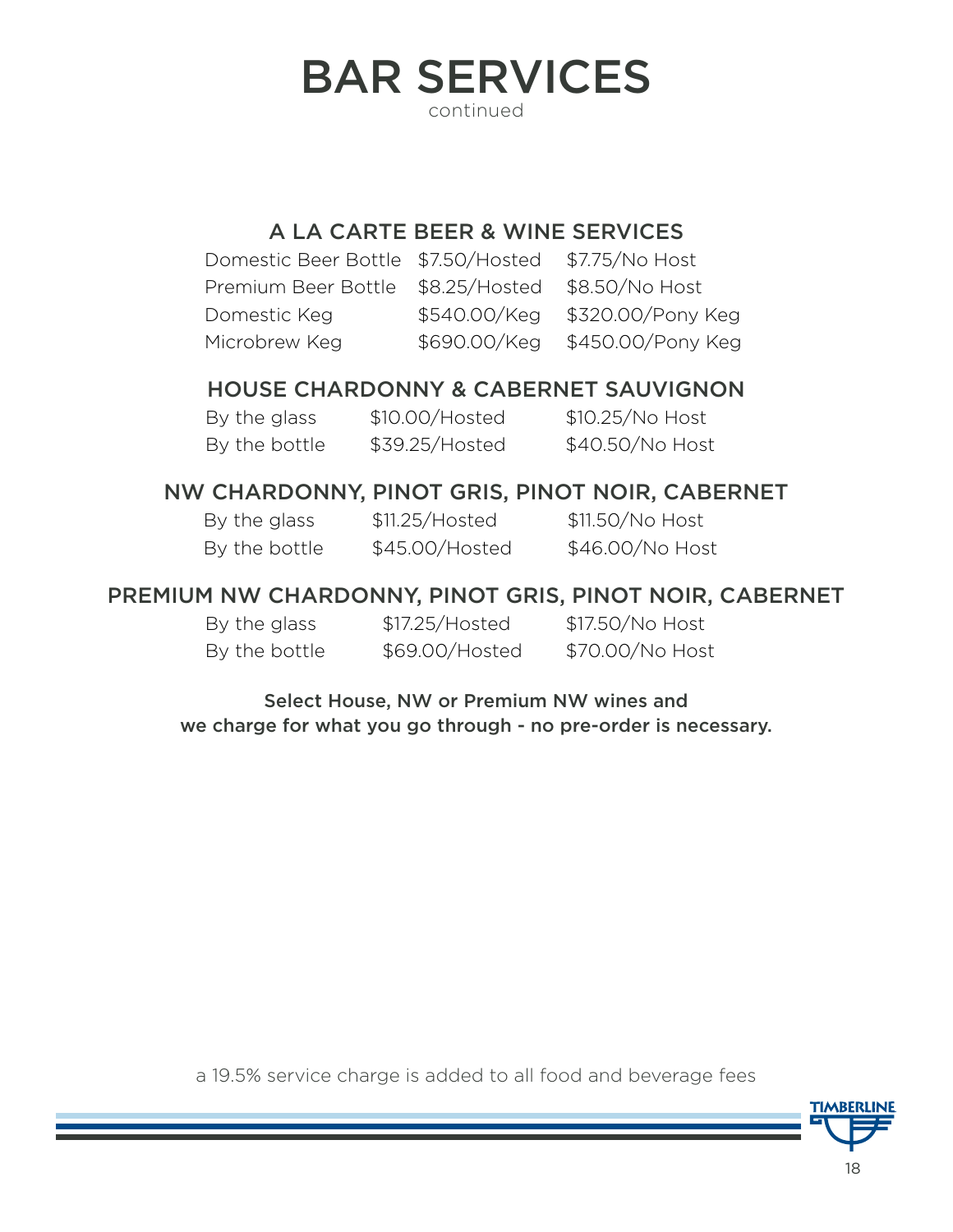# HORS D'OEUVRE PACKAGES

For half hour to forty-five minute receptions in addition to a dinner event Minimum 25 people

#### PACIFIC RIM

*Served with assorted dipping sauces, wasabi, and pickled ginger* Thai chicken satay Ahi tartare on cucumber Pork hum bao and shrimp shumai Vegetable spring roll Pot ttickers \$30.00 per person

#### ASTORIA

Oregon bay shrimp cocktail cordial Lodge-smoked Northwest salmon with grilled balsamic crostini Rogue Creamery's Smokey Blue stuffed dates wrapped in bacon Wild mushroom strudel \$30.00 per person

### CLOUD CAP

Brie en croute stuffed with huckleberry preserve Red Flame grapes with herbed chevre rolled in hazelnuts Timberline gravlax on toast point Serrano ham and melon Stuffed mushroom \$24.00 per person

#### WILLAMETTE VALLEY

Spinach and goat cheese crostini Antipasto skewer Belgian endive stuffed with smokey blue mousse and hazelnuts Caramelized sweet onion tart with olives and asiago cheese Duck confit on polenta cake \$22.00 per person

#### ALL AMERICAN

Pigs in a blanket Bourbon BBQ meatballs and buffalo wings Steak bite skewers Grilled sausage and peppers Vegetable crudité with dips \$25.00 per person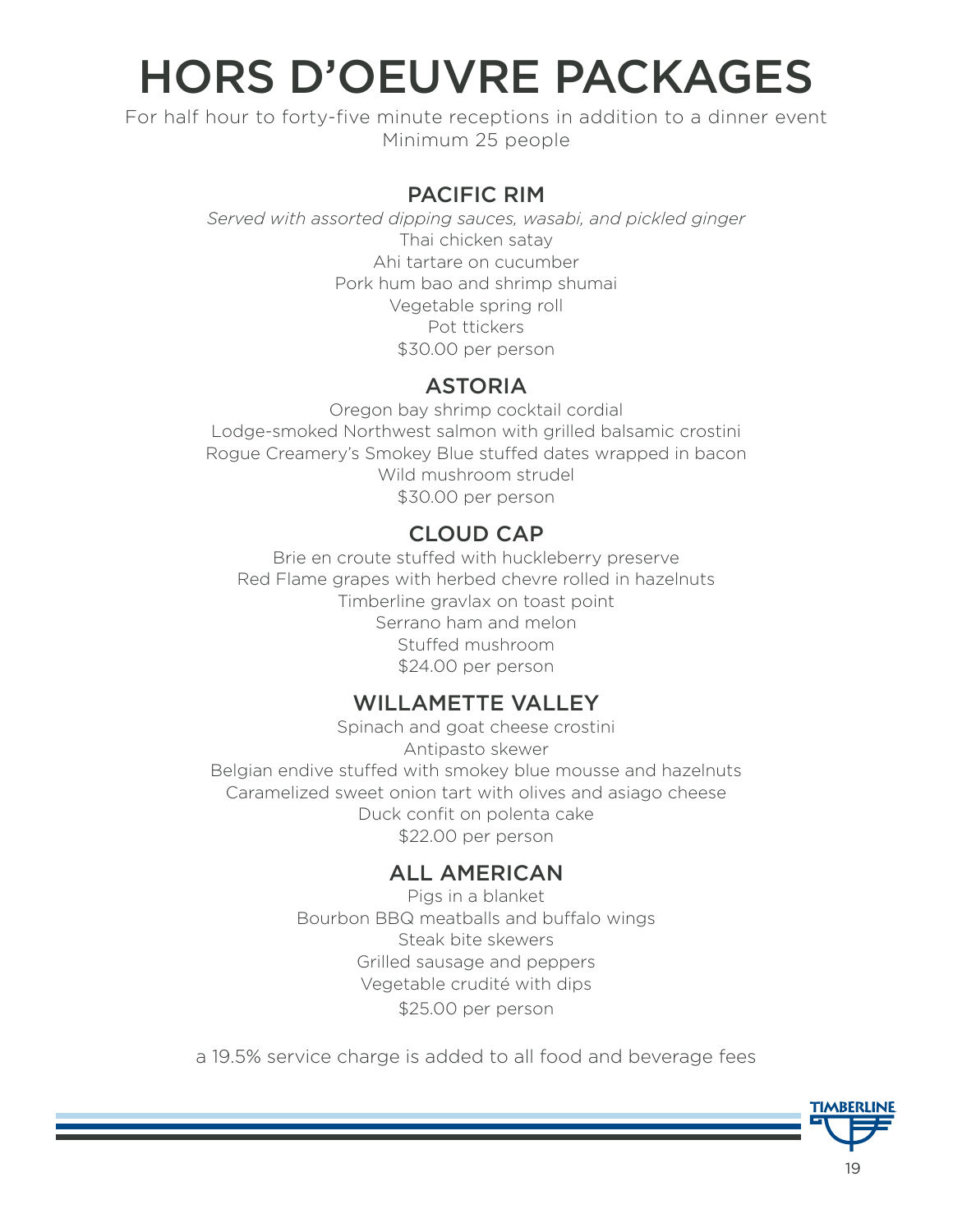# HORS D'OEUVRES

Minimum 50 pieces per item Prices are per piece

# **CHILLED**

Ahi tartare \$5.75 Salmon caviar on baby red potato \$6.00 Oregon bay shrimp cordials \$6.00 Lodge-smoked salmon mousse on balsamic crostini \$5.00 Brie en croute with huckleberry preserves \$5.00 Red Flame grapes with herbed chevre rolled in hazelnuts \$5.00 Timberline gravlox on toast points \$6.00 Serrano ham and melon \$5.00 Antipasto skewers \$5.00 Endive stuffed with smokey blue cheese mousse and hazelnuts \$5.00 Oregon bay shrimp mousse on cucumber \$5.00 Jumbo shrimp \$7.00 Fresh shucked oysters Market Price Washington mussels Market Price Smoked scallops Market Price Seared ahi Market Price Dungeness crab legs Market Price Spinach and goat cheese crostini \$5.00 Mini desserts \$5.00

#### WARM

Thai chicken satay \$6.00 Pork hum bao \$6.00 Shrimp shumai \$6.00 Vegetable spring rolls \$5.00 Pot stickers \$5.00 Miniature Dungeness crab cakes Market Price Rogue Creamery's Smokey Blue cheese stuffed dates wrapped in bacon \$6.00 Wild mushroom strudel \$5.00 Stuffed mushroom caps \$5.00 Caramelized sweet onion tart with olive & asiago cheese \$5.00 Duck confit on toasted polenta cakes \$6.00 Pigs in a blanket \$5.00 Bourbon BBQ meatballs \$5.00 Buffalo wings \$5.00 Steak bite skewers \$6.00 Grilled sausage & pepper skewers \$6.00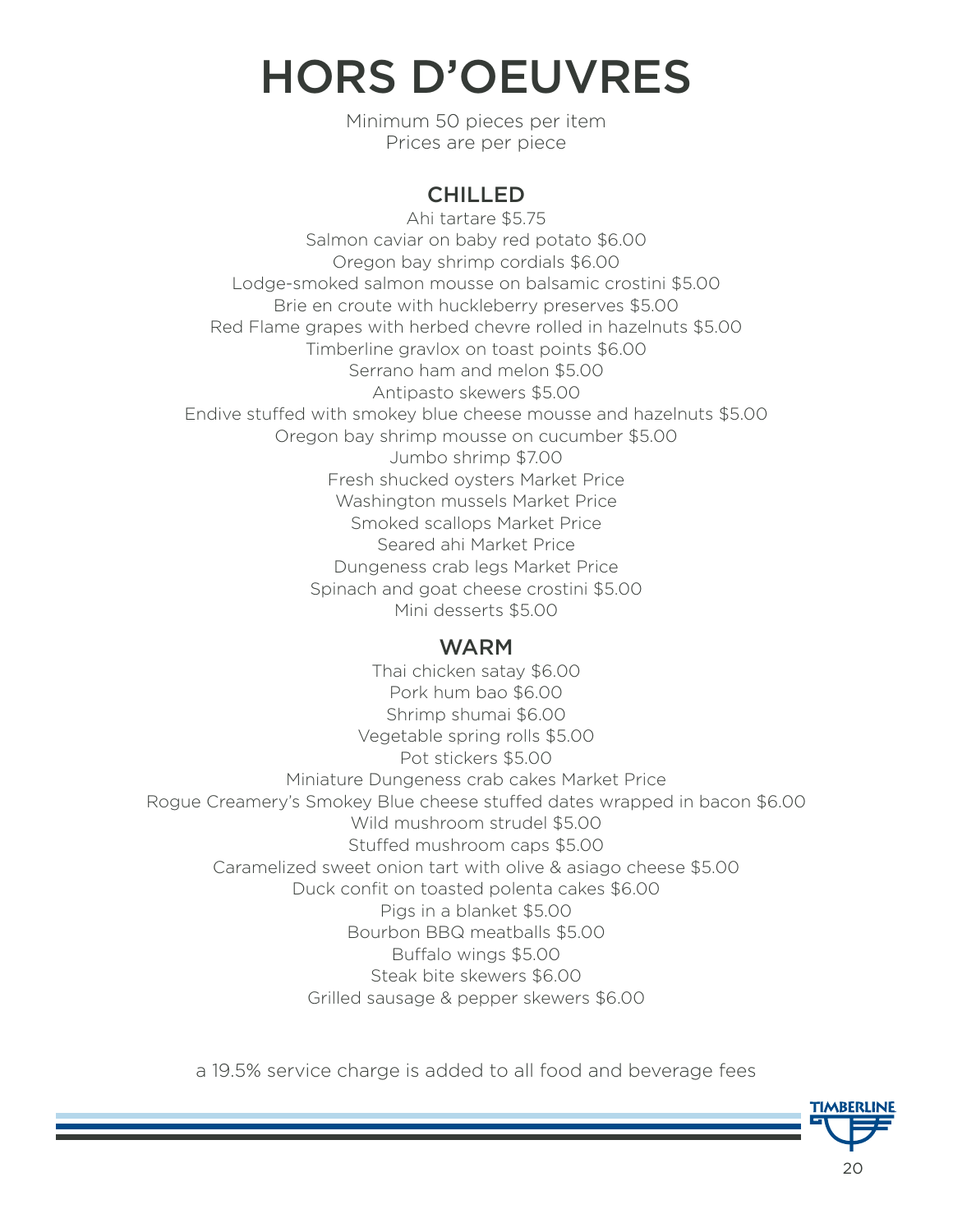# APPETIZER PLATTERS

Suitable for parties of 20 people

#### ARTISAN FARMSTEAD & LOCAL CHEESES

Served with dried fruit, nuts, and fresh fruit \$16.00 per person

#### CHARCUTERIE ASSORTMENT

Patés, sausages, cured meats, and garnishes \$18.00 per person

#### MEDITERRANEAN MEZZA PLATTER

Hummus, tabbouleh, marinated olives, flat bread, red peppers, baba ghanoush \$14.00 per person

#### WILLAMETTE FARM

Raw marinated vegetables, dip, and hummus \$12.00 per person

#### THE NORTHWEST

Smoked, cured, and raw seafood assortment includes oysters, mussels, scallops, ahi tuna, and smoked salmon \$22.00 per person

#### JUMBO PRAWNS ON ICE

Served with house-made cocktail sauce, Thai chili sauce, and Panang peanut sauce \$7.00 each piece

#### ASSORTED CANAPÉS

Smoked salmon on cucumber Endive & herb boursin Oregon bay shrimp mousse on crostini Sun-dried tomato mousse in grilled flat bread roulade \$10.00 per person

#### FRUIT PLATTER

Fresh seasonal fruit and berries \$9.00 per person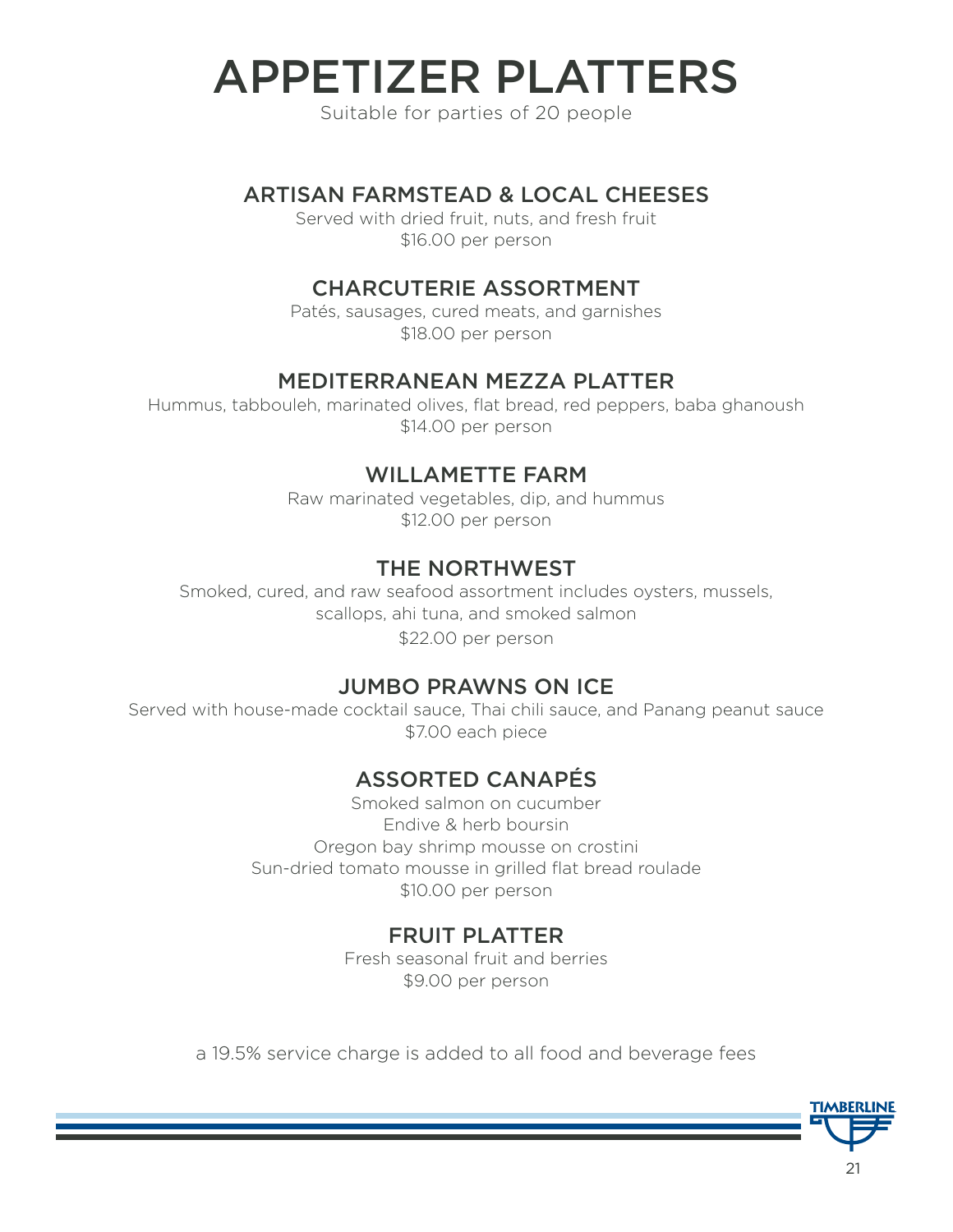DINNER BUFFET

Minimum 40 people

# YOUR BUFFET INCLUDES

Choice of entrée from options below Organic green salad with herb vinaigerette Chef's selection of three additional salads Chef's selection of rice or potato, fresh seasonal vegetable Artisan rolls & creamery butter Gourmet coffee & teas

### HAZELNUT SMOKED PRIME RIB OF BEEF

Slow-roasted dry-aged natural beef prime rib, rosemary scented au jus, Hood River apple horseradish cream

### STUFFED RAINBOW TROUT

Rainbow trout stuffed with pepper bacon, spinach, and Oregon hazelnuts

### ROASTED NORTHWEST SALMON

Fresh salmon served with huckleberry buerre blanc

# HUNTER'S STYLE CHICKEN

Grilled Oregon chicken breast with roasted garlic, grilled onion, tomato, mushrooms, fresh herbs and pinot noir demi-glace

### SMOKED PORK LOIN

Carlton Farms natural pork loin, kiln-dried apple demi-glace

a 19.5% service charge is added to all food and beverage fees

22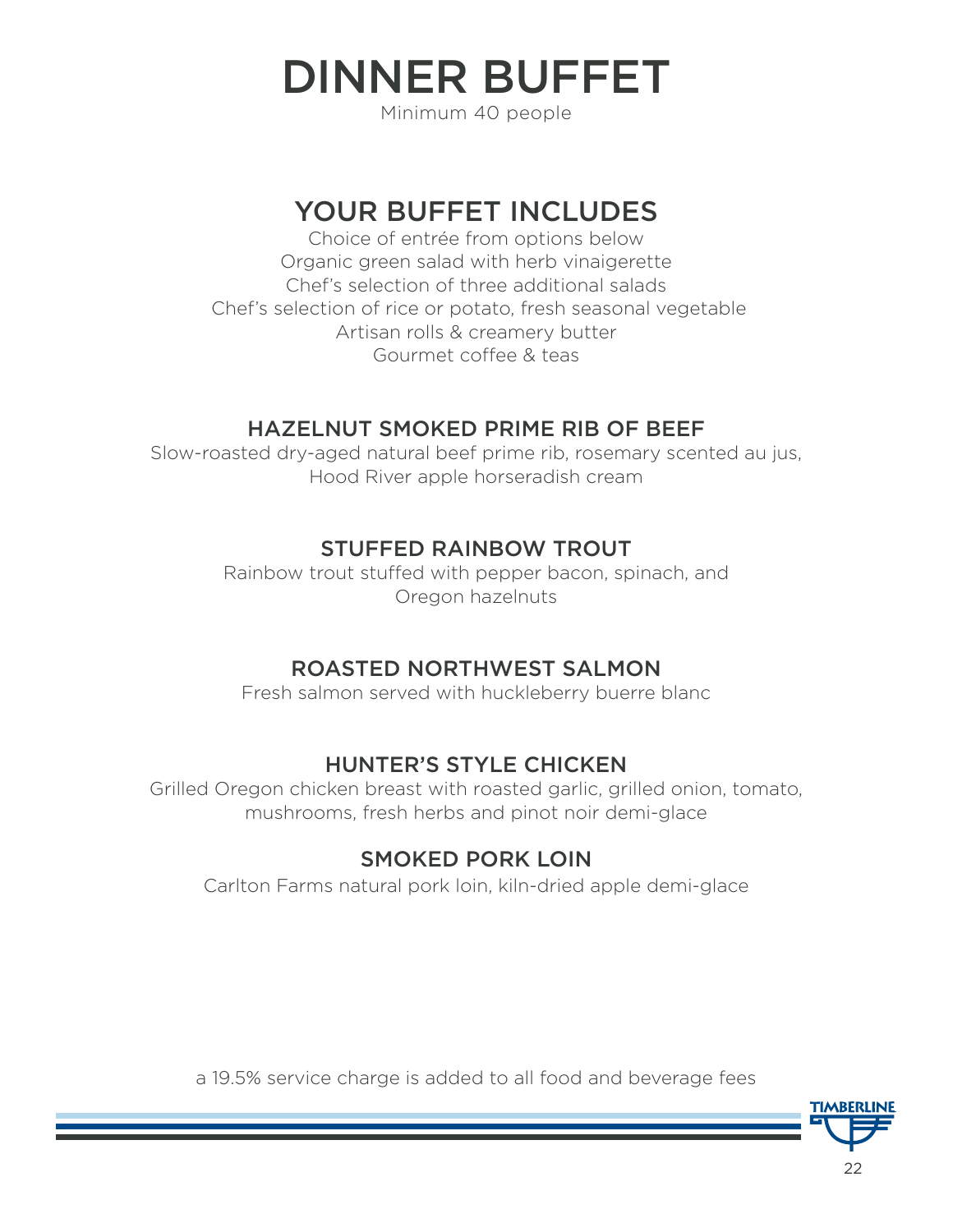# DINNER BUFFET

continued

#### GRILLED CHICKEN BREAST

Grilled chicken breast and red flame grapes in a light champagne velouté

### RED WINE BRAISED BEEF TENDERLOIN TIPS

Natural beef tips with crimini mushrooms and grilled sweet onions in a cabernet sauvignon demi-glace

### PACIFIC RIM CHICKEN

Grilled chicken breast, green onions, bamboo shoots, galangal, sweet chili, soy sauce, coconut milk, bean thread noodles, crushed peanuts, cilantro & fresh lime

# PASTA BUFFET

*Select two* BOWTIE PASTA served with Oregon bay shrimp and scallops in a light herbed garlic cream sauce

HOUSE-MADE LASAGNA BOLOGNESE with meat sauce and grated asiago cheese RIGATONI with wild mushrooms, roasted shallots, and pinot noir demi-glace

Single Entrée \$60.00 per person

Double Entrée \$70.00 per person

a 19.5% service charge is added to all food and beverage fees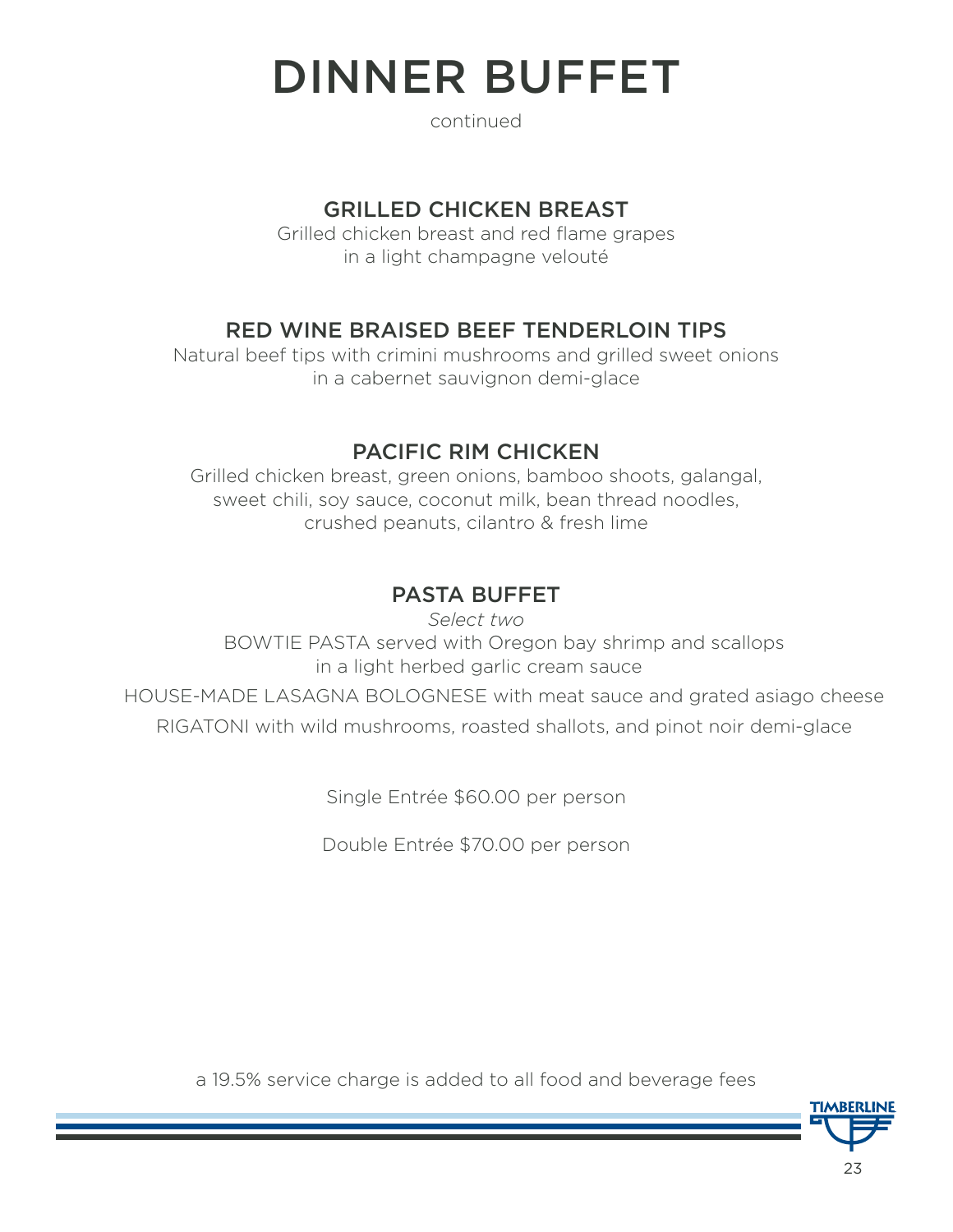# PLATED DINNER

Select one entrée when guest count is 25 or fewer Select two entrées when guest count is 26 - 40 Select three entrées when guest count is 41 or more *Entrée counts are due 7 days prior to arrival*

# YOUR PLATED DINNER INCLUDES

Choice of salad, local seasonal vegetables, chef's selection starch, artisan bread with sweet creamery butter, Pastry Chef's dessert creation, and Gourmet Coffee & Teas

#### **STARTERS**

*Select one for additional \$11.50*

Walla Walla sweet onion tart Wild mushroom strudel with chevre crème fraiche Dungeness crab stuffed piquillo peppers with safron-scented aioli Smoked salmon mousse with grilled crostini Duck confit in phyllo with orange blossom beurre blanc

# SALAD

*Select one for all guests* Arugula, goat cheese & walnuts Organic greens with vinaigrette Iceberg salad with grape tomatoes, red onions & applewood bacon with buttermilk-blue cheese dressing Spinach salad with pepper bacon, tomatoes & hazelnuts Traditional Caesar Baby greens, baked goat cheese & local berries Fire-roasted vegetable antipasto

# ENTRÉES

WILD SALMON & HALIBUT COULIBIAC Salmon & halibut wrapped in spinach & scallop mousse, pearl barley, and puff pastry, served with a saffron-scented lobster cream \$68.00

> LODGE PRIME RIB Dry-aged prime rib of beef, rosemary au jus, tobacco-fried onions, Hood River apple-horseradish cream \$72.00

SMOKE-ROASTED OREGON DUCK BREAST Pan-seared smoked duck breast served with roasted garlic demi-glace & marionberry coulis \$64.00

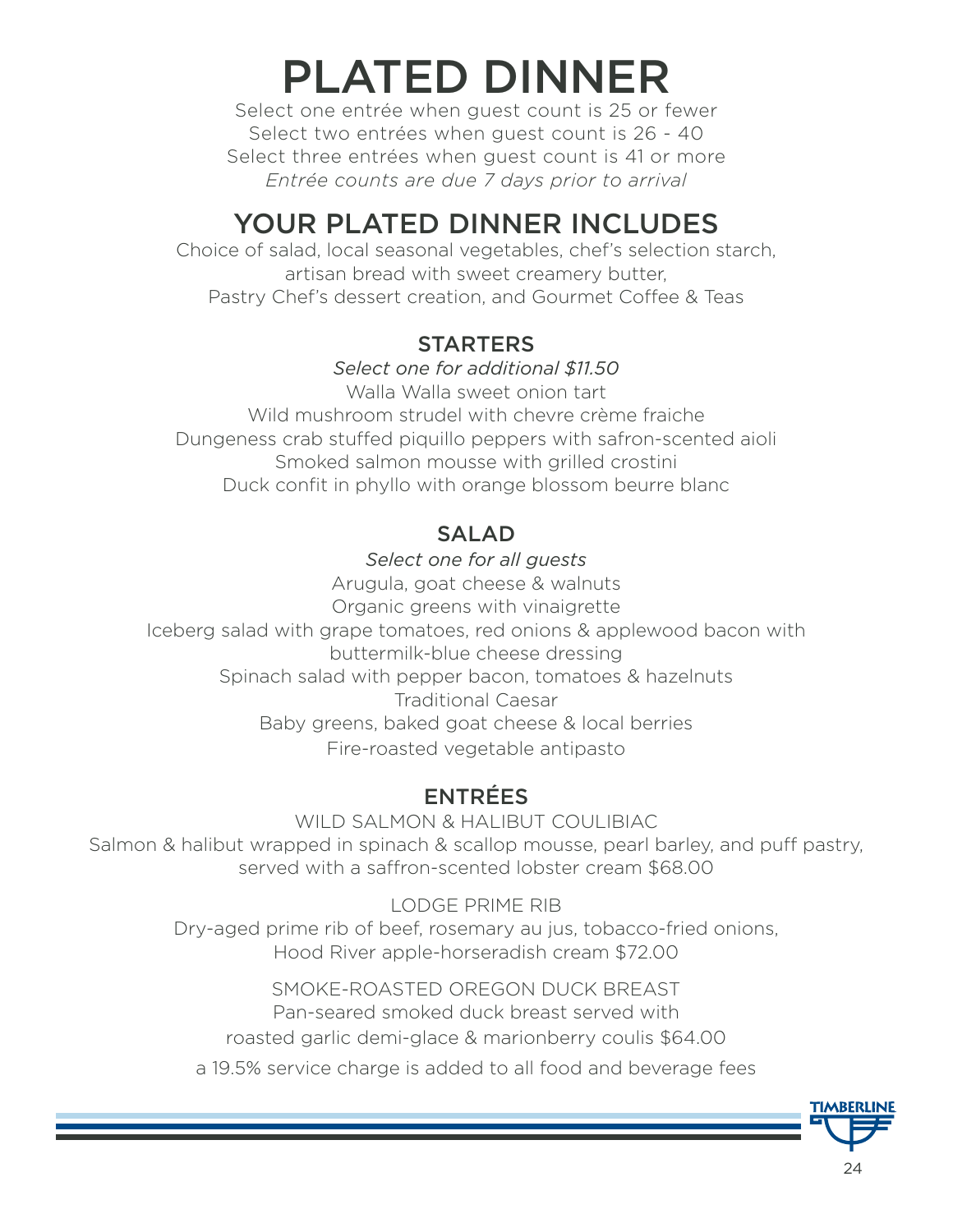# PLATED DINNER

continued

#### ENTRÉES *Continued from previous page*

HIGH DESERT BEEF TENDERLOIN Grilled tenderloin of beef, roasted whole & hand-carved, served with smoked mushroom demi-glace \$75.00

RACK OF ORFGON LAMB Grilled lamb rack, ruby port reduction sauce, fresh rosemary \$80.00

STUFFED CHICKEN BREAST Free range chicken breast stuffed with fire-roasted apples, mushrooms, applewood bacon, caramelized onions, served with goat cheese cream & roasted red pepper coulis \$62.25

PACIFIC NORTHWEST MIXED GRILL Grilled salmon medallion, apple cider glazed filet mignon, Oregon pinot noir glaze \$77.75

PORK TENDERLOIN Grilled Carlton Farms pork tenderloin marinated in fresh herbs, served with Hood River spiced apple compote \$60.75

DUNGENESS CRAB CAKES Pan-fried Oregon Dungeness crab cakes with microgreens, remoulade & citrus \$77.75

ROASTED NORTHWEST SALMON Roasted Northwest salmon fillet served with herbed hollandaise & huckleberry preserves \$78.75

STUFFED RAINBOW TROUT Boneless rainbow trout stuffed with crayfish, Granny Smith apples, roasted shallots & crispy pancetta served with apple cider reduction sauce \$65.00

a 19.5% service charge is added to all food and beverage fees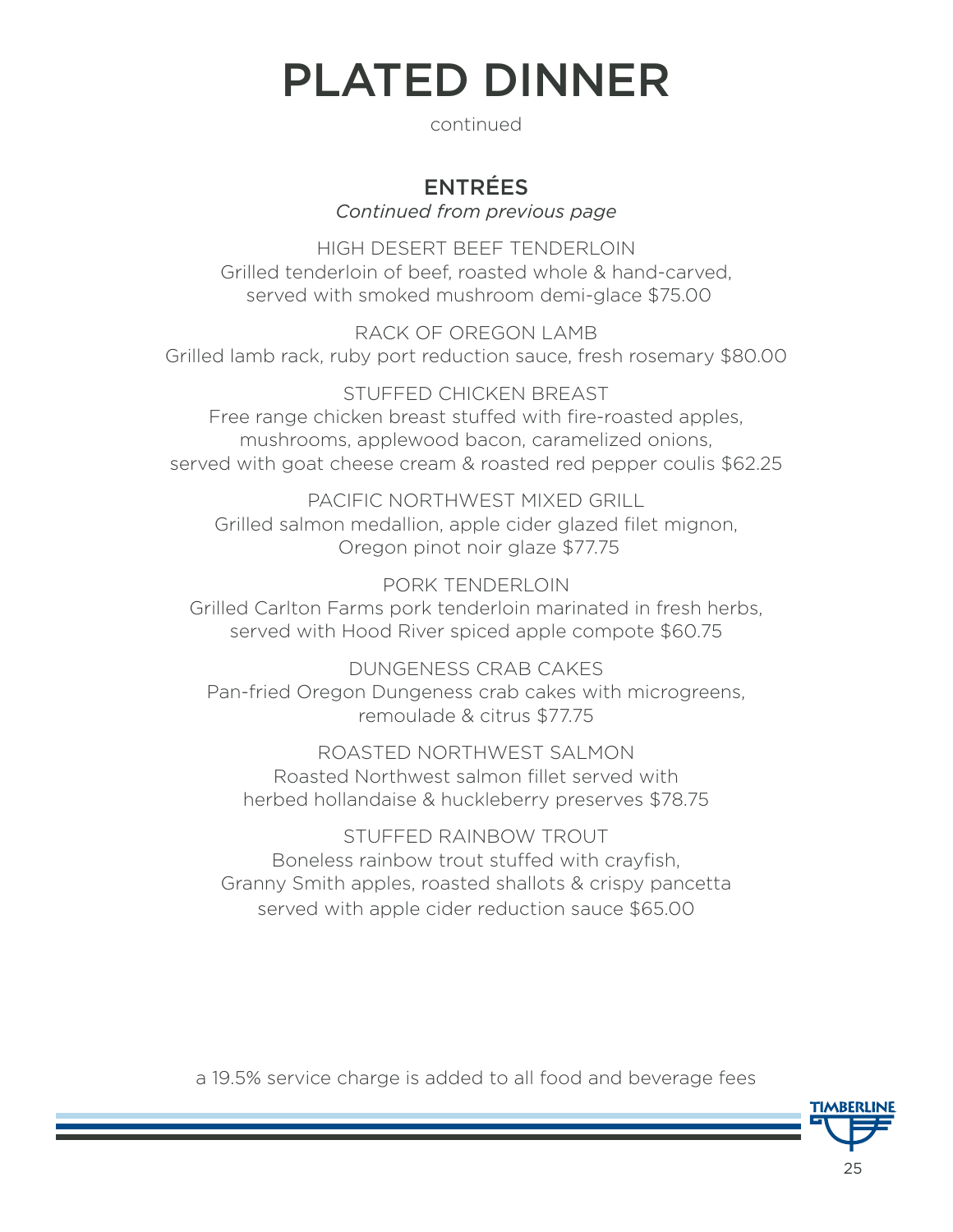# DINNER AND A MOVIE

Enjoy one of many movies filmed at Timberline Lodge matched to the culinary artistry of Chef Jason Stoller-Smith

# WILD: FROM LOST TO FOUND ON THE PCT

Driven to the edge by the loss of her beloved mother (Laura Dern),

the dissolution of her marriage and a headlong dive into self-destructive behavior, Cheryl Strayed (Reese Witherspoon) makes a decision to halt her downward spiral and put her life back together again by solo hiking the Pacific Crest Trail -- one of the country's longest and toughest throughtrails. Outdoor shots were filmed around Timberline & Reese Witherspoon stayed in room 205. The Pacific Crest Trail is located behind Timberline and spans from Mexico to Canada. Along with dinner enjoy a trail mix starter, hiking boot toss, and make your own duct tape sandals.

### THE SHINING!

Enjoy a deliciously creepy evening based around this Stanley Kubrick 1980 film written by Steven King. Your evening includes a private viewing of *The Shining* movie while enjoying a gourmet meal in a room filled with Shining props including Jack's typewriter, the ballroom picture with Jack, and of course Jack's axe and the door!

# BEND OF THE RIVER

This 1952 Western starring James Stewart, Rock Hudson, Julie Adams, and Arthur Kennedy is based on the novel *Bend of the Snake* by Bill Gulick. The film is about a tough cowboy who risks his life to deliver confiscated supplies to homesteaders after gold is discovered in the region. *Bend of the River* was filmed on location on Mt. Hood, the Sandy River, and Timberline Lodge. Your dinner event includes western kerchiefs, a shot of whiskey and western style seating. We'll rustle up grub and serve it on tins while you enjoy the show.

# ALL THE YOUNG MEN

Need more drama in your life? Watch Alan Ladd and Sidney Poitier in this 1960's Korean War film about the beginning of desegregation of the U.S. Marine Corps. Poitier plays a sergeant unexpectedly placed in command of the survivors of a platoon in the Korean War. The film explores the racial integration of the American military, centering on the African-American sergeant's struggle to win the trust and respect of the men in his unit. Your dinner event includes army men centerpieces, dirty martini, and a retro 60s dinner.

# HEAR NO EVIL

*Hear No Evil* is a 1993 thriller film about a deaf woman who falls foul of a corrupt police officer looking for a stolen coin that has been hidden in the woman's pager, starring Marlee Matlin, D. B. Sweeney, Ice-T, and Martin Sheen. A majority of the filming takes place in and around Portland, the Columbia Gorge and Timberline Lodge.

> Dinners are three courses and include salad, entrée, dessert, coffee & tea as well as starting cocktail. \$90.00 per person

a 19.5% service charge is added to all food and beverage fees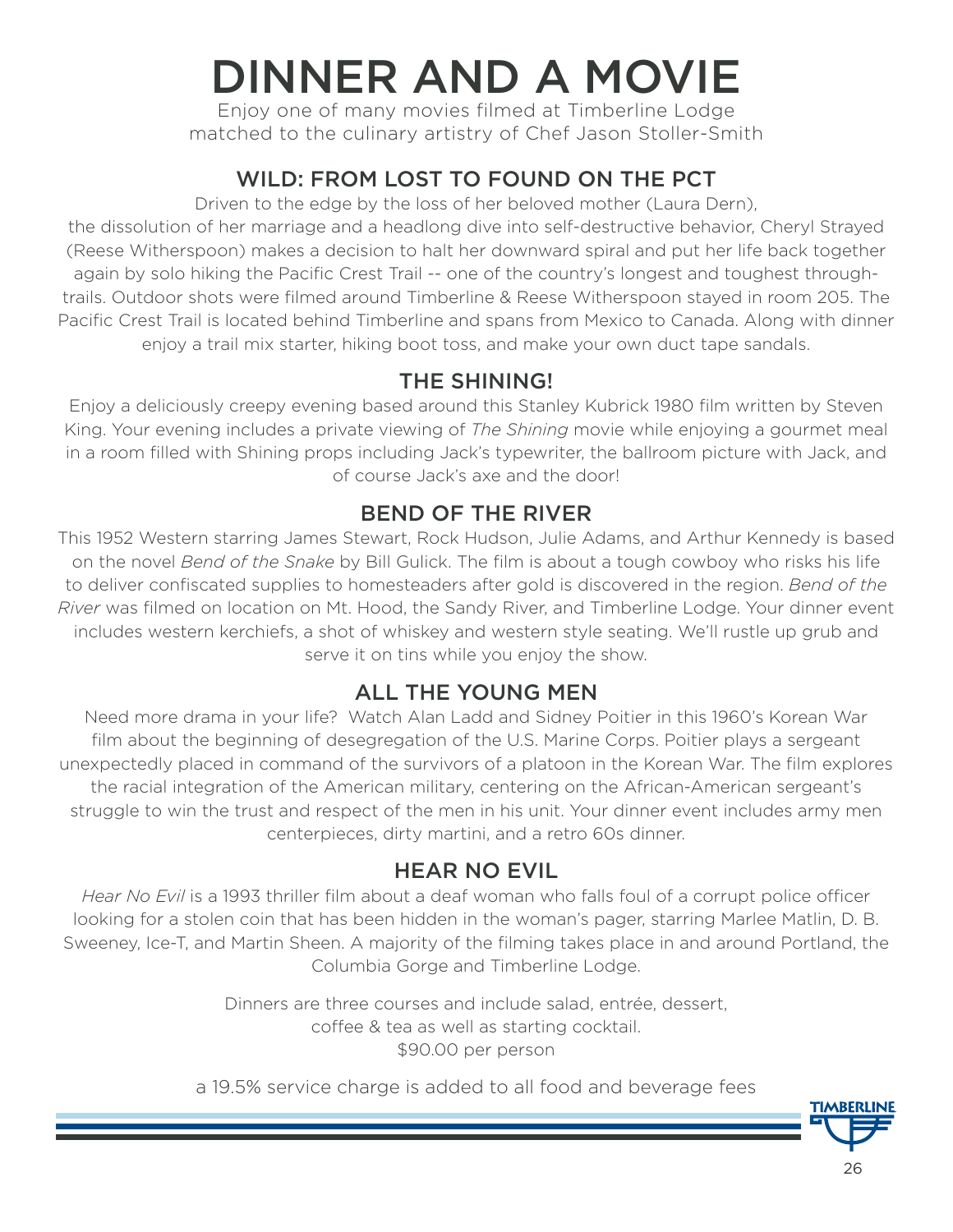# W.P.A. DINNER

The Works Progress Administration built Timberline Lodge in the mid 30's. Enjoy the American comfort foods that fueled these hard working men and women of the W.P.A. This hearty plated meal includes soup, dessert and coffee or tea.

Select one entrée for 20 or fewer guests, two entrees for 21 – 40 guests, and three entrees for 41 and more guests.

### TRADITIONAL POT ROAST

Old fashioned mashed potatoes, rich brown gravy, steamed Willamette Valley vegetables

# NORTHWEST BOILED BEEF BRISKET

Red potatoes, corn on the cob, boiled onions and cabbage served with a light mustard sauce

# CHICKEN POT PIE

Slow cooked chicken breast with carrots, onions, celery, and pearl onions topped with a puff pastry crust and served with a side of old fashioned mashed potatoes

# BRAISED SHORT RIBS

Beef short ribs braised in Pinot noir and served with old fashioned mashed potatoes and steamed Willamette Valley vegetables

# TURKEY DINNER WITH ALL THE TRIMMINGS

Roasted turkey, old fashioned mashed potatoes, turkey gravy, cranberry sauce, and apple sausage dressing

# CLASSIC MEATLOAF

Served with Mushroom gravy, old fashion mashed potatoes, steamed Willamette Valley vegetables

\$55.00 per person

a 19.5% service charge is added to all food and beverage fees

TIMBERLII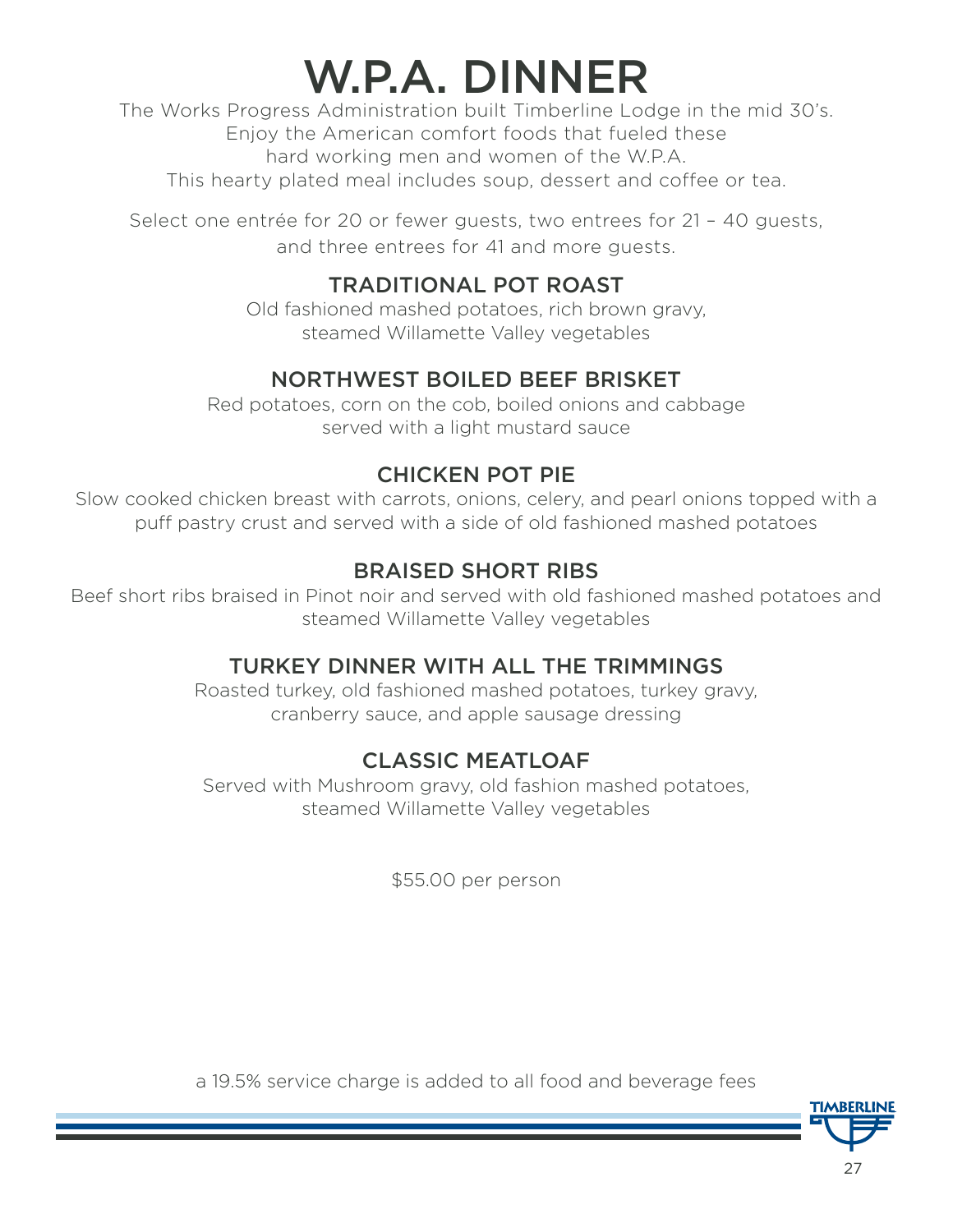WELCOME GIFTS

Welcome your event attendees with a Timberline treat Pricing includes room delivery

### TIMBERLINE OLD FASHIONED BOTTLE OF WATER

and trail mix \$17.50

### ALPINE CHARCUTERIE TASTING

A selection of Alpine inspired cured meats served with local pickled peppers, Lodge-made mustard and fresh baked pretzel bread

\$23.50

### TIMBERLINE CAMPFIRE S'MORES

Includes 6 marshmallows, 4 graham crackers, and one milk chocolate bar plus roasting sticks provided for use during your stay \$7.50

### MILK & COOKIES

Includes six assorted cookies made fresh from our hotel's bakery, served with two glasses of chilled 2% milk \$10.25

# CHOCOLATE COVERED STRAWBERRIES

Treat yourself or someone special to four chocolate covered strawberries \$12.00

The Timberline Gift Shop and Gallery features souveniers and local artisan items Offerings change seasonally – inquire about what is available now

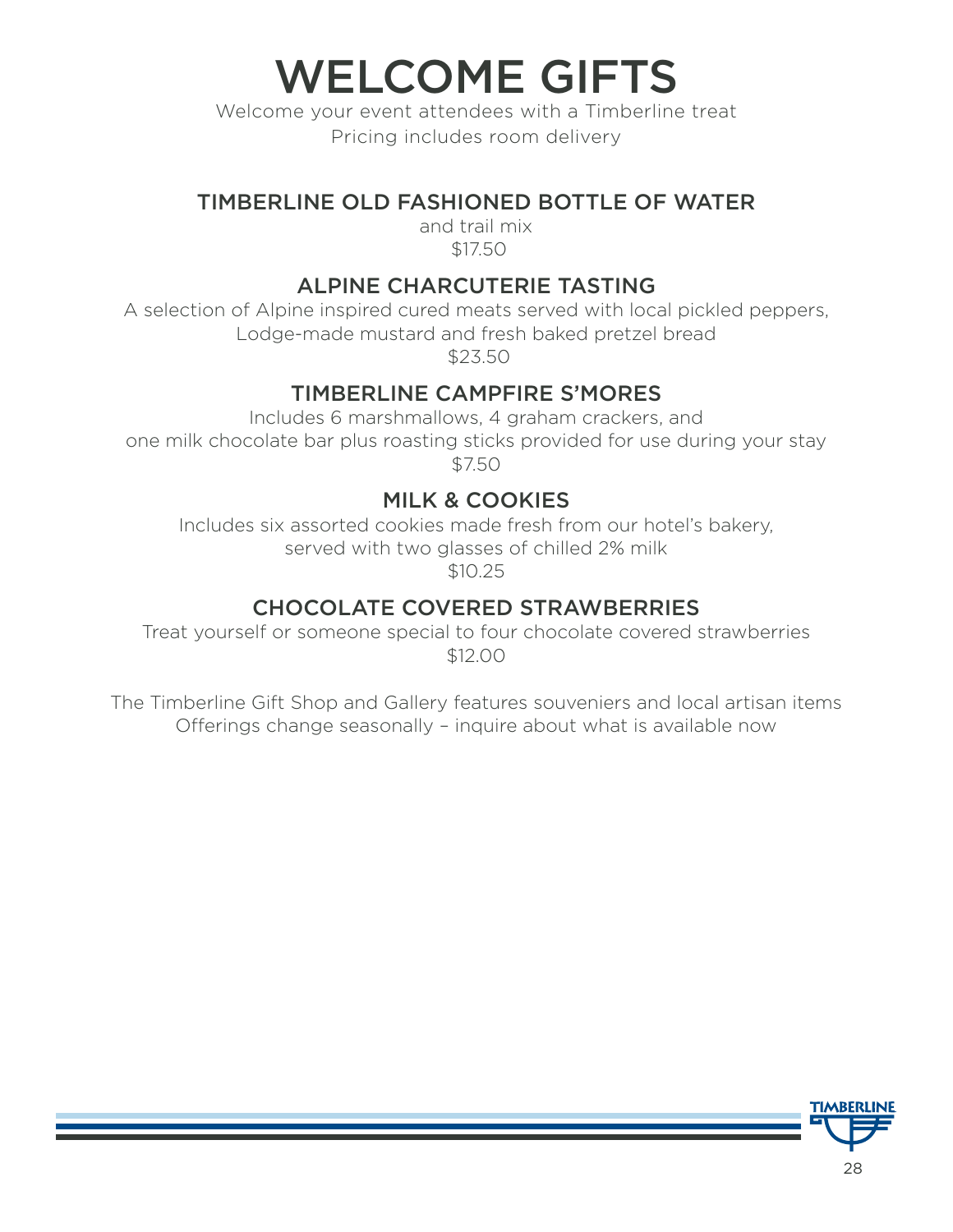# AUDIO VISUAL EQUIPMENT

Rental prices

### PROJECTION & VIDEO EQUIPMENT PRICE/EACH

Color television monitor  $$69.00$ Stereo system with MP3 player \$95.00 LCD projection panel with screen \$300.00 Portable Screen

### SOUND/PA EQUIPMENT PRICE/EACH

Wireless lapel mic with amplified speaker \$185.00 Wireless mic with amplified speaker \$185.00 4 channel mic mixer **\$330.00** Speaker phone \$80.00

### MISC EQUIPMENT & SERVICES PRICE/EACH

Exhibitor 6' or 8' skirted table \$33.00 Flip chart including pads & markers \$61.00 Extension cords & power strip  $$15.00$ Flashlight pointer  $$16.00$  per day Laser pointer  $$14.00$  per day Risers (12 3'x4' pieces available)  $$56.00$  per piece

### COMPLIMENTARY EQUIPMENT

Easels Flip chart stand (paper pad not included) Podium

If equipment is damaged or missing, the person or group checking it out will be billed the amount of the repair or replacement value